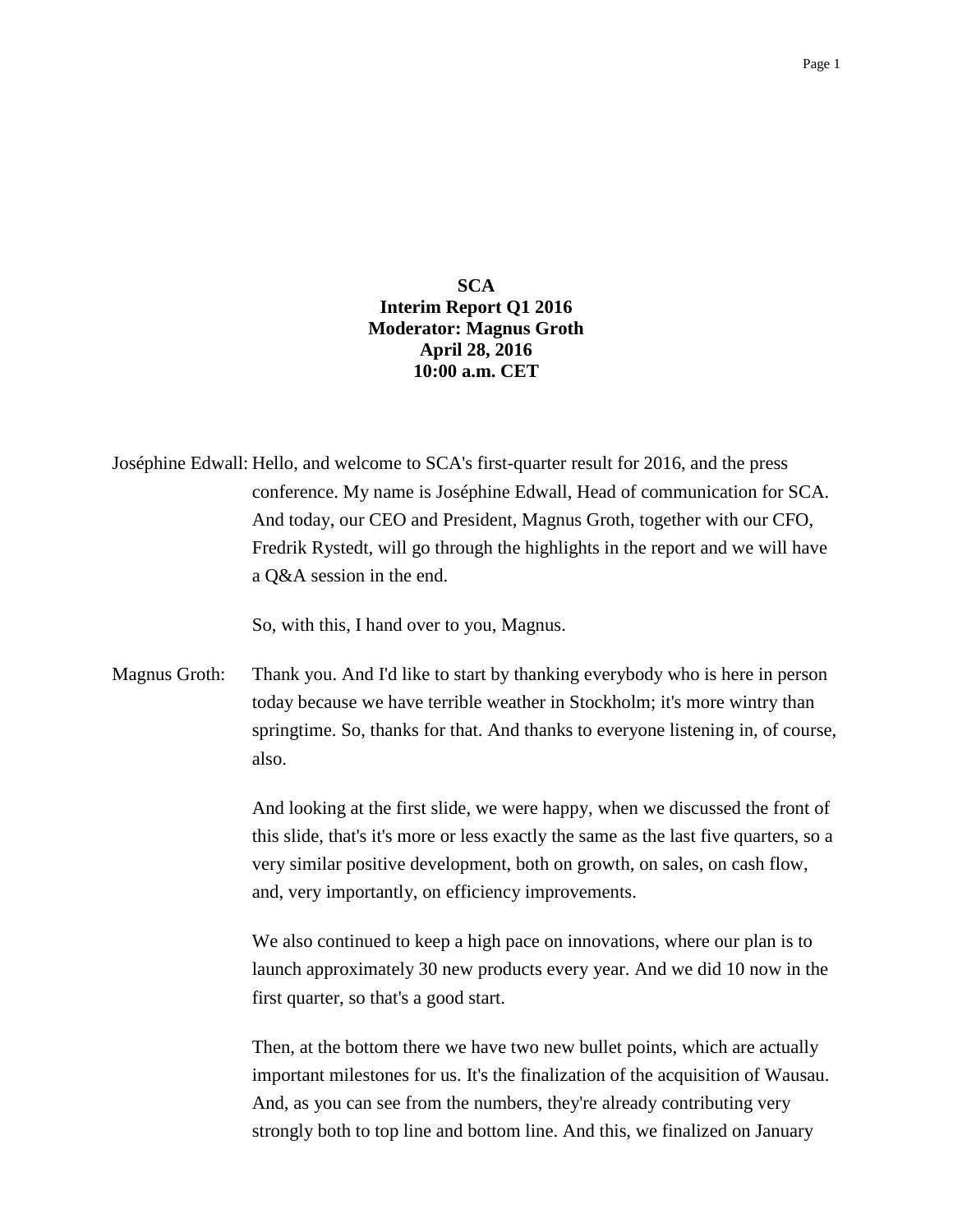21. Integration is ongoing, it's working really well. We have not lost any customers, and there's a good momentum in the integration process.

Another very important milestone for us going forward happened just after the end of the quarter, on April 1, which is that we finalized the divestment of SCA's business in South East Asia to Vinda. So we're integrating these businesses to create a very strong Pan Asian hygiene company, and that integration work is starting now.

So, those are the overall highlights.

To summarize the numbers, we had a sales growth of one percent with some effect of currency affecting the overall sales. However, organic sales growth reached three percent. And behind this number, as you will see, we had a very good growth in the hygiene part of the business and a negative contribution from forest products in this quarter.

Operating profit improved 13 percent. And this had a positive effect on margins; earnings per share; and also on cash flow, which continues to be very strong.

All of this together, looking at return on capital employed for three months, so this is the first quarter this year compared to return on capital employed for the first quarter last year, improved by 1.5 percent to 11.9 percent. So still some way to go to our long-term target of 13 percent, but moving in the right direction.

Something about our innovations, and starting with two baby innovations. Last year, we launched our first super premium product, Libero Touch, and what we're seeing now is that some of the innovations from that product range is now trickling down to our premium assortment. So we continue to widen our assortment, and also to upgrade our assortment, which is something we're doing continuously.

In feminine care, as you know, our target, and we also achieved this target last year, is to be the world's fastest global feminine care brand. And we fuel this growth with innovations, and there are two examples here on this slide.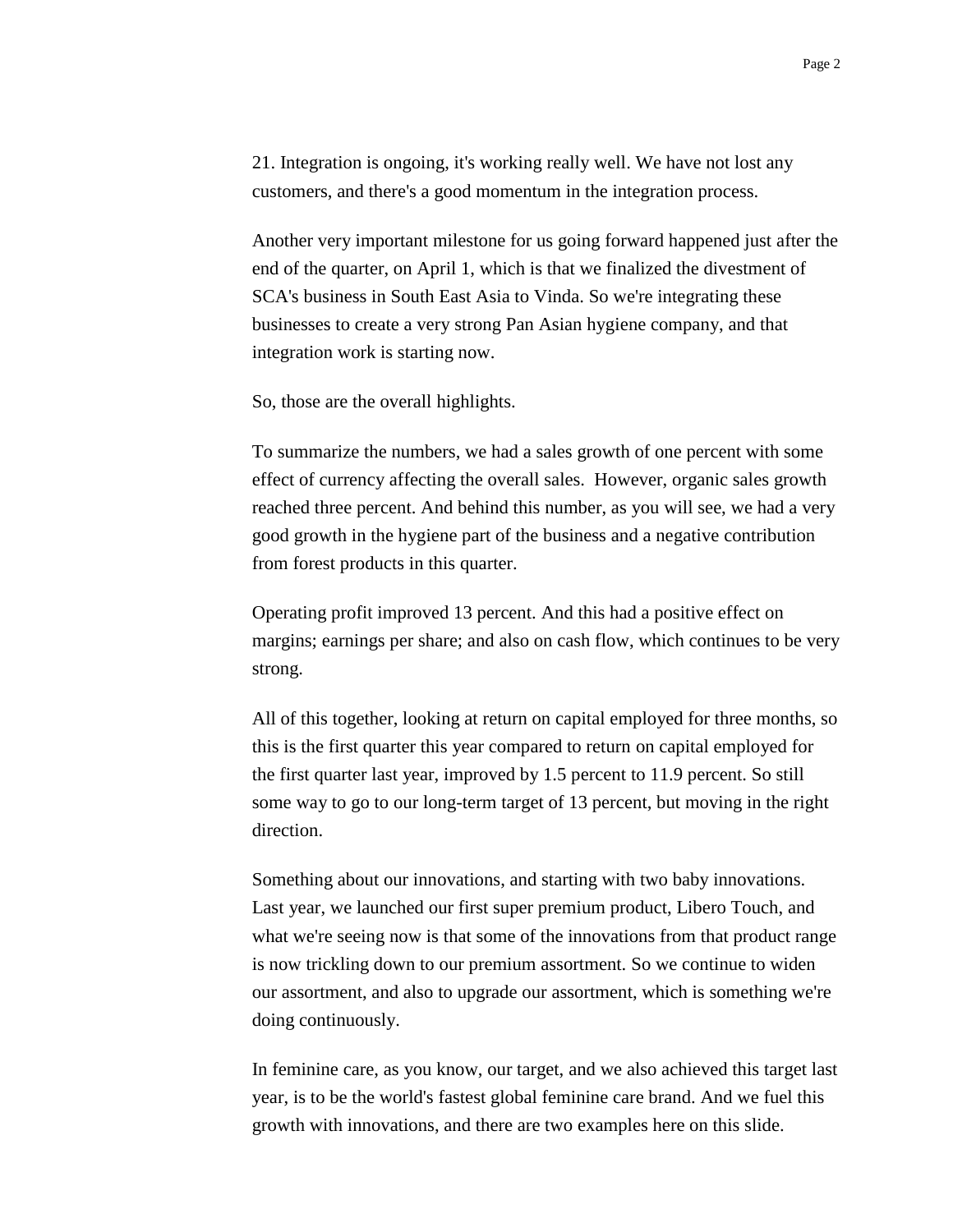Moving over to incontinence care, we are competing, to an increasing extent, in the retail part of our incontinence care business, but very successfully. As you know, Proctor & Gamble launched incontinence care products two years ago. And as part of this competition, we are launching a number of light incontinence care products, specifically focused at the retail part of this category; lights by TENA, and the TENA lady pants are examples of that.

And finally, in the tissue area, the Tork SmartOne, the dispenser might not look that new, but what it shows is that, again, is the Georgia-Pacific product that we are adapting to our own assortment and range.

But maybe more importantly, we are now rolling out making our entire assortment sensor enabled, so that also these products now can be fitted with a sensor to make it possible to follow then the consumption of toilet tissue remotely from a device. And the Tork SmartFresh and EasyCube products that we are rolling out now, of course, need this type of technology in the dispensers.

And finally, a strategic growth area for us is wet wipes in different formats; and the Lotus wet toilet paper is an example of that.

With that, Fredrik, I think we should move over to the financials.

Fredrik Rystedt: Yes, I will talk a little bit about sales and earnings. And if I start with the sale side, as you can see, we continue to have a positive contribution from price/mix in our sales development.

> We had, as we have had before, good contribution from personal care, and we've also had it from the tissue side, but not this quarter, and I'll come back to that in the results side, in the forest side; there we have a slightly negative contribution.

Volume continues to be strong, and especially in the personal care side. So we grew by 5 percent in the quarter in personal care, and with 2 percent in tissue, so continued strong growth. And slightly declining sales or volume development in forest, but largely flat, you can say.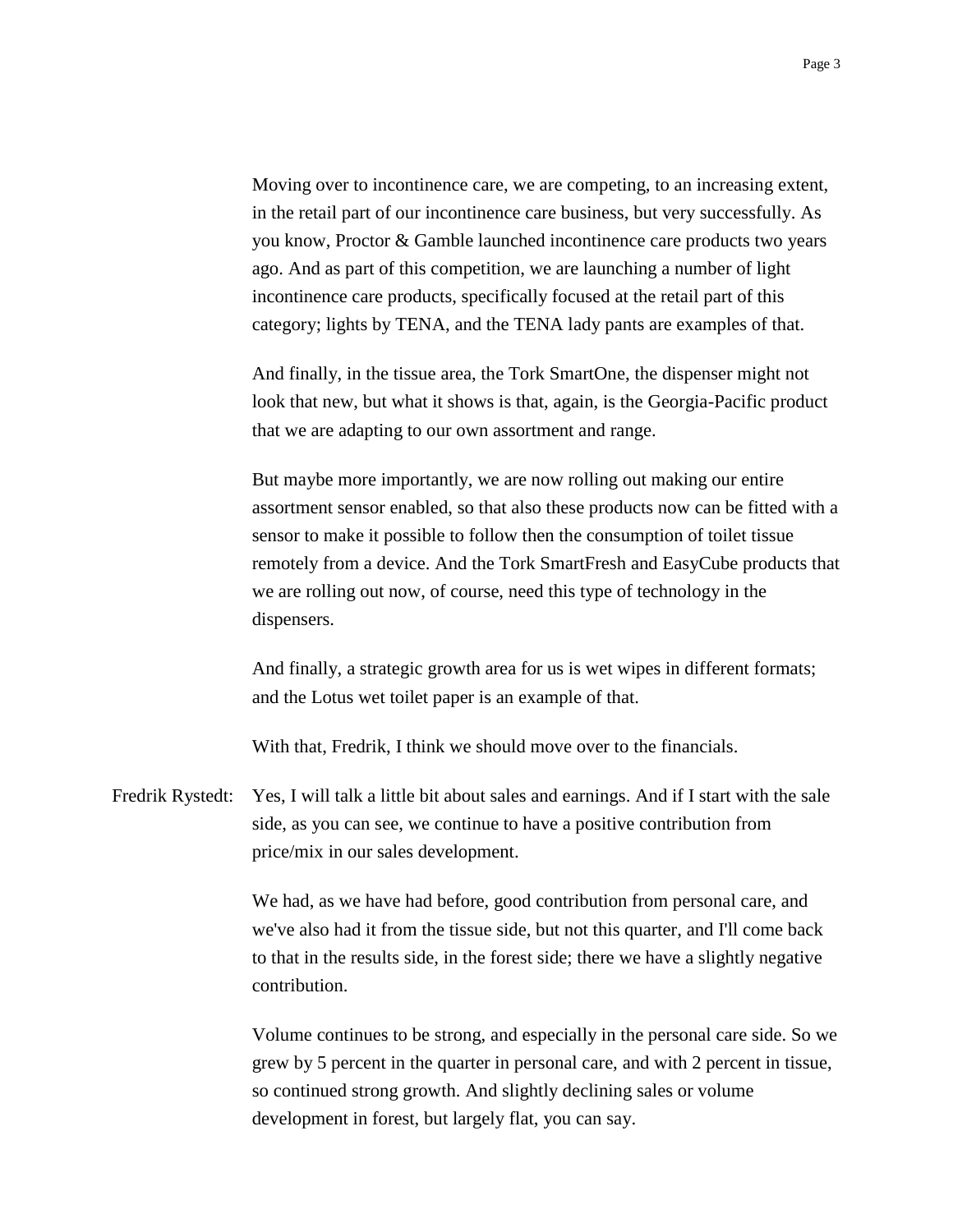As a consequence of the stronger Swedish currency, the krona, you can see we have a big translation impact in the quarter, so minus 4 percent. And you can also clearly from this slide see the contribution, just over SEK600 million contribution from the Wausau acquisition. All in all, 1 percent growth in nominal terms, and approximately 3 percent in organic terms.

If you look at organic growth in a slightly longer-term perspective, the hygiene business continues to do well.

And if you start with the personal care side, we have, as I mentioned, a slightly less positive impact from price. We have simply increased prices throughout 2015, also in the last quarter of 2014, on the back of higher raw material prices; and, of course, also currency changes in Latin America et cetera.

So we raised prices throughout 2015, and partly 2014. And, of course, now they're becoming increasingly part of the comparables; hence, the price/mix impact in the result is slightly less in personal care, but still positive.

Same for tissue, the same for tissue. But there we raised prices, if you recall, in Q3 and Q4 of last year in the tissue business, and that's still there.

Volume continues to be really strong, as I said, in the personal care, and also in tissue, and not least in Vinda. Some of you may actually have seen this morning that Vinda reported an organic growth of close to 18 percent; and that, of course, also contributes strongly to our volume numbers.

Forest, a different story; there, volumes are largely flat. But prices are impacted by underlying price declines, but also currency, or the stronger Swedish SEK.

This is pretty much the development: strong underlying growth, volume and price wise in hygiene, and slightly falling in forest.

If we look at the profit side, it's very much a similar story, price/mix is positive. And if you look at the numbers here of SEK100 million, this is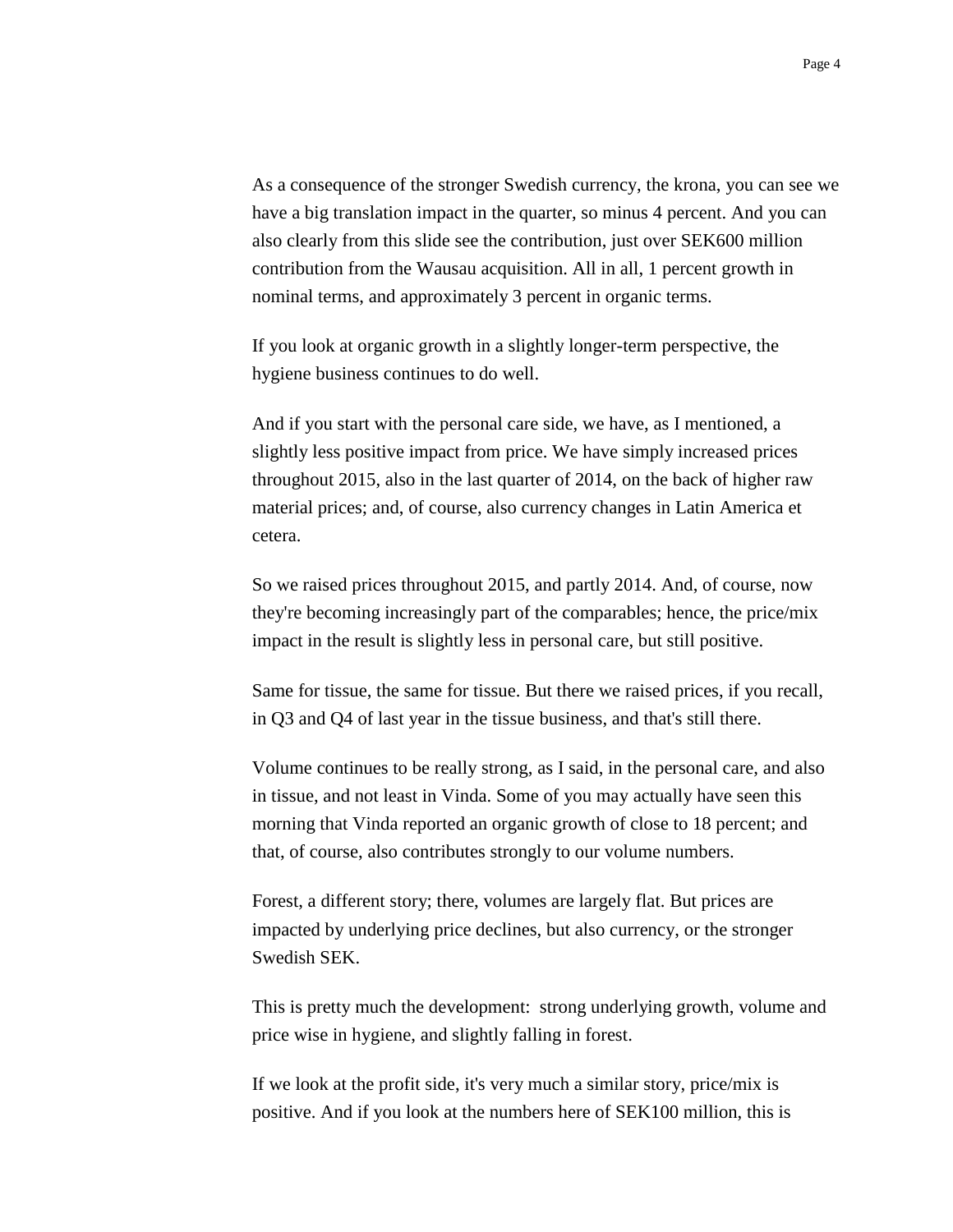slightly lower than what you've seen before, consistent with the story I just talked about.

And here, you have approximately SEK40 million coming from personal care. Latin America and Russia are still key contributors here. We have approximately SEK200 million coming from tissue; and then, a negative of approximately SEK140 million coming from forest.

So if you look at that SEK140 million, and Magnus will show you some graphs a little bit later, of that SEK140 million roughly SEK30 million is currency; and the rest is actually underlying price declines in kraftliner, sawn timber and pulp.

Volume is really strong here, as you can see from this slide, so good performance. Here, personal care, with that 5 percent growth, contributes with SEK200 million, or just over SEK200 million in profit enhancement just from volume; tissue with SEK155 million; and forest largely flat, or slightly declining here.

Raw material underlying is coming down, you've seen that the pulp prices, not least on hardwood. We also see oil-based prices actually coming down. So that is now positive for us, the underlying development.

But, of course, still the exchange rate, not least the dollar and some of the Latin American currencies, are still having a negative impact. And if you look at the net of this, it is actually still negative with roughly SEK145 million, as you can see on this slide. SEK50 million of this comes from personal care; about roughly SEK90 million of this comes from tissue; and forest has a minor impact.

So this SEK140 million, actually, the negative impact coming from currency is a bit over SEK170 million, or SEK175 million to be exact, so the actual underlying is positive, but currency is still negative.

Energy has developed in a good way for us; and this is, of course, largely tissue. So here we see electricity, gas, et cetera., so a positive development.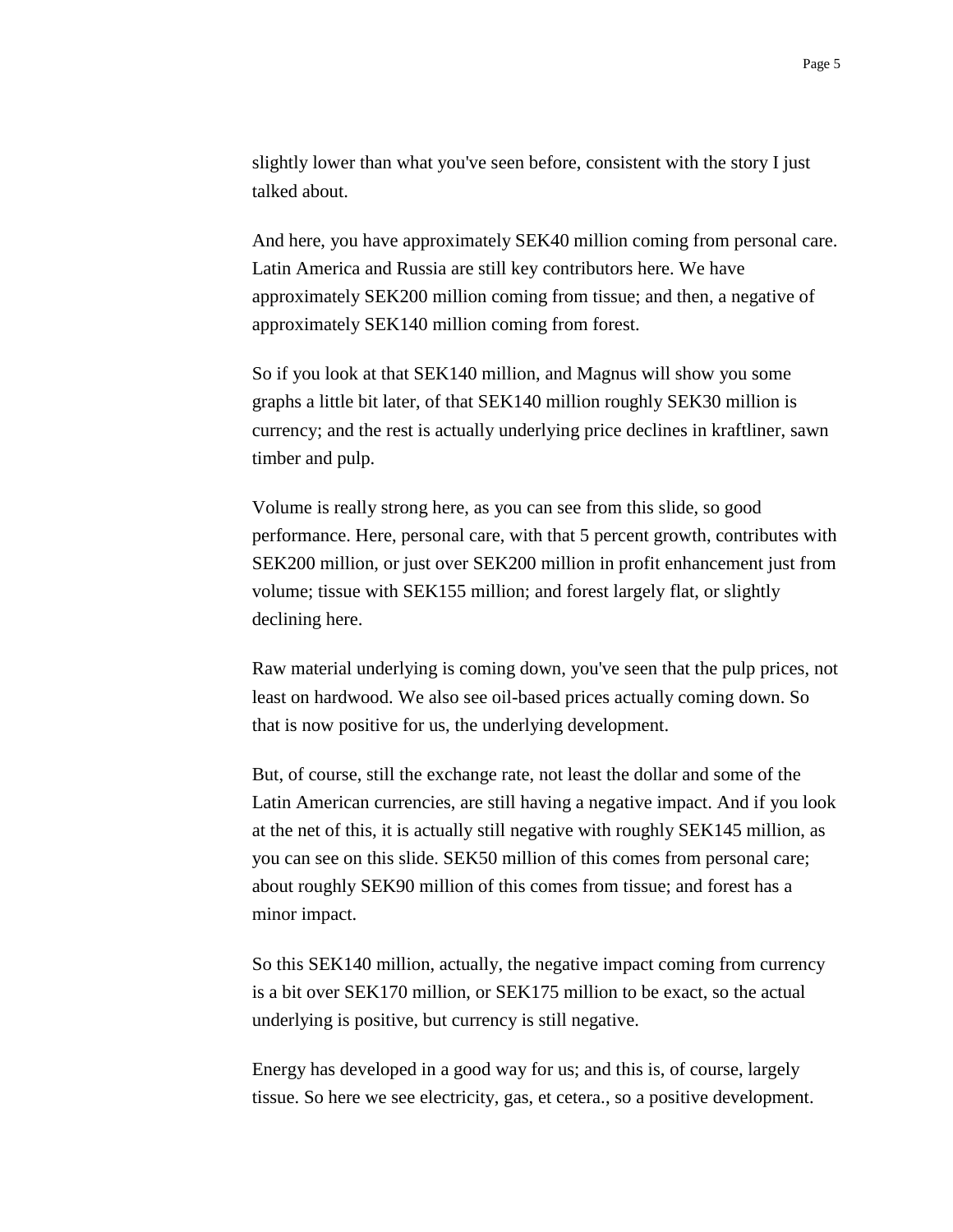Acquisition wise, this is Wausau contributing with USD9 million, so a good quarter, as you've seen from the report.

And then finally, the other line, Magnus talked about all the initiatives we've had, for instance, in Fem Pro, but also in other areas. A part of this, a big part, is actually increased A&P spend. Not necessarily in percentage of net sales, but as our sales is growing so does the A&P spend. So we are spending more in A&P as we progress.

And, of course, the rest of this negative number is largely inflation and some other things, like higher SG&A and sales cost.

We also continued to do well in terms of efficiency.

If I then turn to the next slide, cash flow, operating is increased by 40 percent. If you include the strategic investments we increase our cash flow with 27 percent. So really, really good quarter. This is mainly - the improvement here is mainly coming from the operating surplus, as you can see on this slide. But the seasonal increase in working capital that we always have has been little lower this year than we had the corresponding period last year.

You can also see that capital expenditure is higher. This is, of course, largely due to the strategic CapEx, and not least the investment we have in Östrand. But if you actually take this number, and you take it times four, you will get to a much lower number than the estimate that we have provided you with.

We have said previously that our estimate is roughly SEK9.5 billion in capital expenditure for the full year, that's still valid. So the low number here is largely a phasing issue; we will actually have higher numbers as we progress later in the year.

Finally, on the items affecting comparability, the main item here is the estimate we have made relating to the anti-trust case we have in Colombia. And we have clearly stated that in the report, we just don't know this number here. This is our best estimate to date of what this could potentially cost, so that's approximately SEK100 million.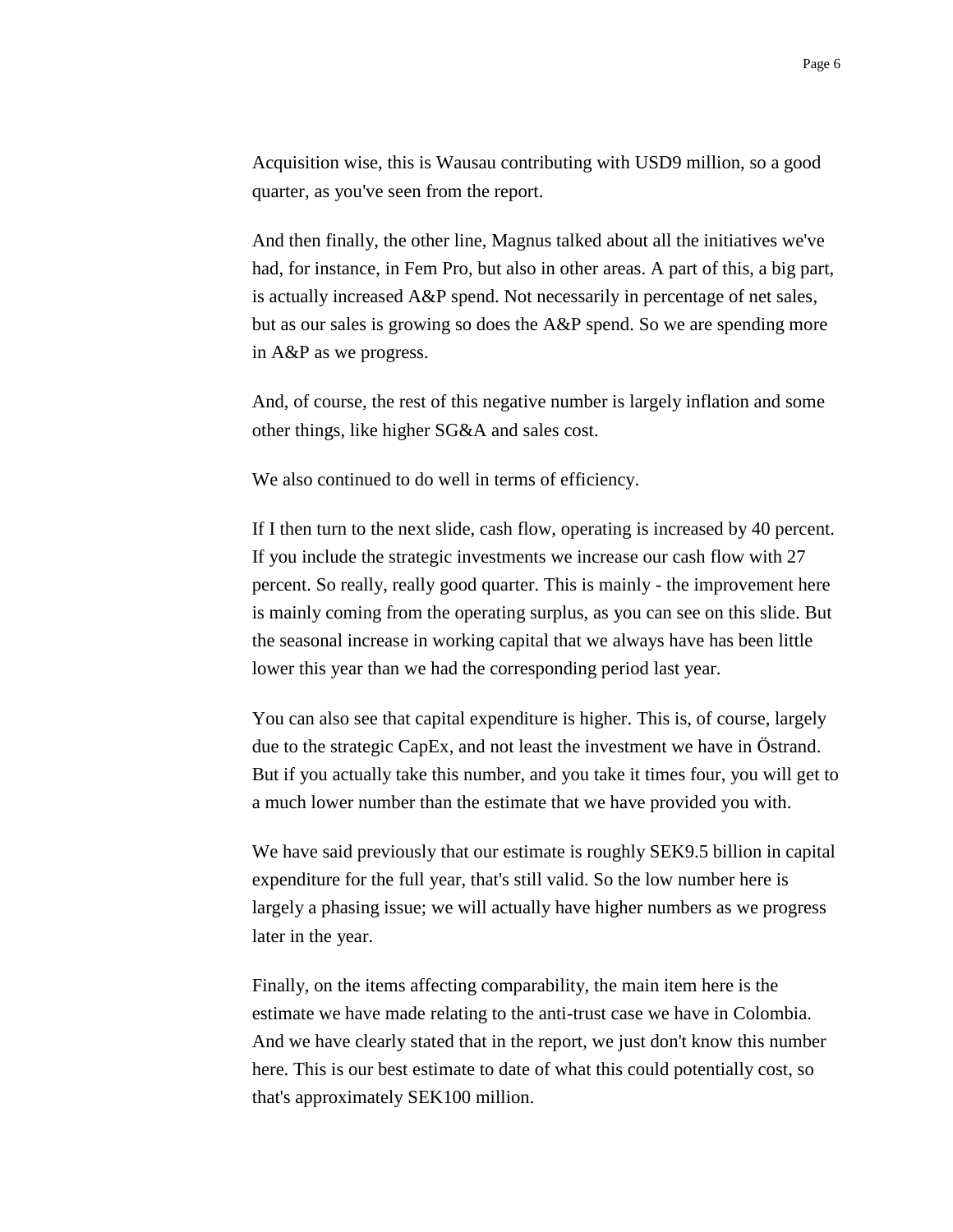SEK50 million, or SEK47 million, relates to the acquisition of Wausau. So this is revaluation impact, this is a restructuring, transaction cost.

And the other, the SEK43 million that you can see on this slide, largely relates to the transaction with Vinda, as Magnus talked about before. We only have minor restructuring costs in addition to that, included in items affecting comparability.

So, thank you.

Magnus Groth: Then, we'll dig in a little more in to the different categories, and starting with the personal care. As we've heard already, we continued to have a very solid organic sales growth here of 6 percent, and also a very positive effect on operating profit. And this comes from all the factors that we've seen over the last couple of quarters: higher volumes, better price/mix, cost savings, and, as already mentioned, surprisingly, higher raw material costs in this quarter.

> So the positive development we're seeing now we didn't see here in the first quarter compared to last year's first quarter.

And we had an operating margin improvement of 150 basis points to 11.9 percent, so continued to have a good development.

And then, looking in to the geographies and sub-categories, we can see that this growth in sales is coming from all markets, and from all categories: 4 percent in mature markets, 8 percent in emerging markets. And the growth, as you can see, comes from incontinence products, feminine care, and baby.

And the growth in feminine care, we have found a winning recipe. We have, I think, surprised ourselves the last year or so in how well this is developing. But it continues, so very, very happy about that. And good to see that all the categories are growing.

If you look at the bottom of that slide, emerging markets, you can see how they continue to contribute in spite of the uncertain times in some of our main markets, like Russia, Latin America, of course, with 17 percent growth in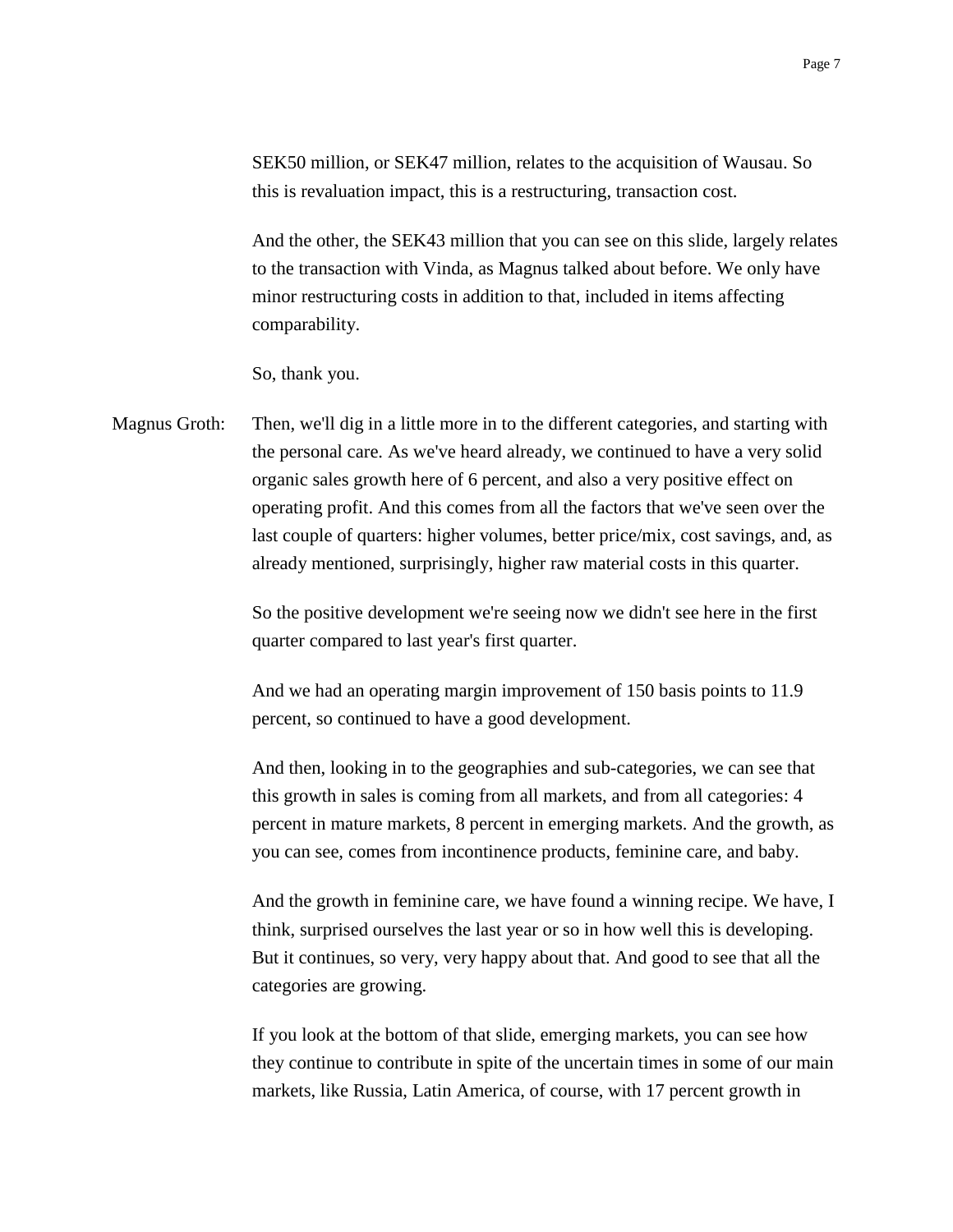Latin America; and Russia 42 percent. And this is, of course, a mix again of volume and price increases that we did last year.

Asia is a little bit softer. This is primarily from Malaysia, where the Malaysian economy is right now in a very uncertain situation and the general retail market is quite soft. But we are doing well in market share, and we're expecting this to pick up going forward.

Tissue, also a good organic growth, 4 percent; and an improvement in operating profit, which is 17 percent. Should be noted here that, to some extent, we have relatively easy comparables to the first quarter. And we discussed how we were gradually during last year increased prices, so these comparables will become tougher and tougher as we move forward this year.

But, again, price/mix, volumes, savings, some added benefit from lower energy costs in general in Europe, primarily; and again, higher raw material costs this quarter. This is an effect that we expect, and I'll get back to that, to see less of then going forward in the next coming quarters.

And on this slide, it's pretty clear. Our strategy, especially in the mature markets over last year that we kept talking about, which was to go for price before volume; how important it was to close the margin challenge that we had in consumer tissue, especially in Western Europe, with increasing raw material prices.

And we've continued to push for price increases, actually, all the way in to the first quarter this year. And you can see here that this result is that in mature markets we had zero growth, while in emerging markets very, very strong growth; not only from Asia, but also from Latin America and Russia, so in all the emerging markets, more or less.

And this is now an opportunity for us internally to tactically, of course, look at our options that, with the development in raw material prices, how should we now act especially in Europe, the balance between pricing and volume going forward. So, that's a new and positive challenge for us, that we have this opportunity going forward.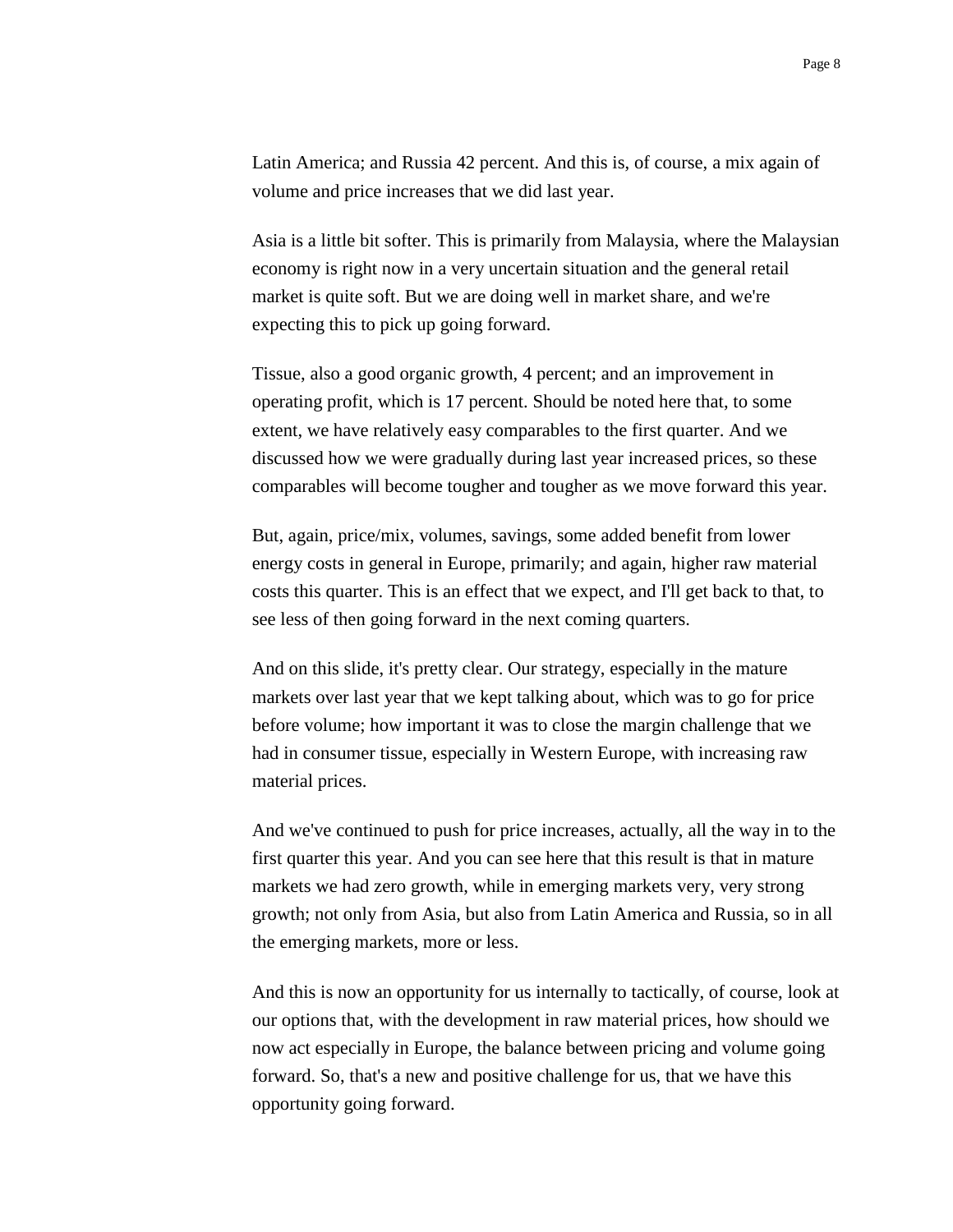Finally, forest products, as we have heard, sales growth down 6 percent, mostly from lower prices, and I'll get back to that. And we had lower volumes, a slight impact, higher raw material costs, but support from lower energy costs also in Sweden.

And if we look behind the negative price/mix here of 5 percent, so that accounts most of the sales growth decline, we have added this graph for clarity. What it shows here for the various areas is the price in the local currency, but more importantly for us, since forest products is based in Sweden and exporting almost everything, is the price in Swedish krona.

And here you can see for publication paper, in spite of declining prices over the last couple of years, actually, from an SCA perspective it's been quite flat. While in pulp and kraftliner, as Fredrik mentioned, we've seen quite a decline also now in Swedish krona terms, over the last quarter, and that's why we have this negative impact on growth.

Solid-wood products, as you know, has been soft throughout last year, also in Swedish krona; we have largely compensated for this by expanding volume.

Looking forward, we expect pulp and kraftliner prices to stabilize gradually, so at this point we don't see that they would decline further significantly.

And in solid-wood products, we are seeing some improvements, actually, in price recently, and expecting an improvement in that area; while, in publication paper we know that the long-term trend is that this is a very challenging part of the business. But we have an efficient setup now in Ortviken and feel confident that we'll be competitive in publication paper also, going forward.

So this is what's behind the decline in forest products, and a little bit what we expect going forward with all the uncertainties regarding global currencies and global raw material prices, of course.

To summarize again, it was steady-as-you-go in a positive matter with good growth in hygiene, margin improvements. And we continue to deliver on all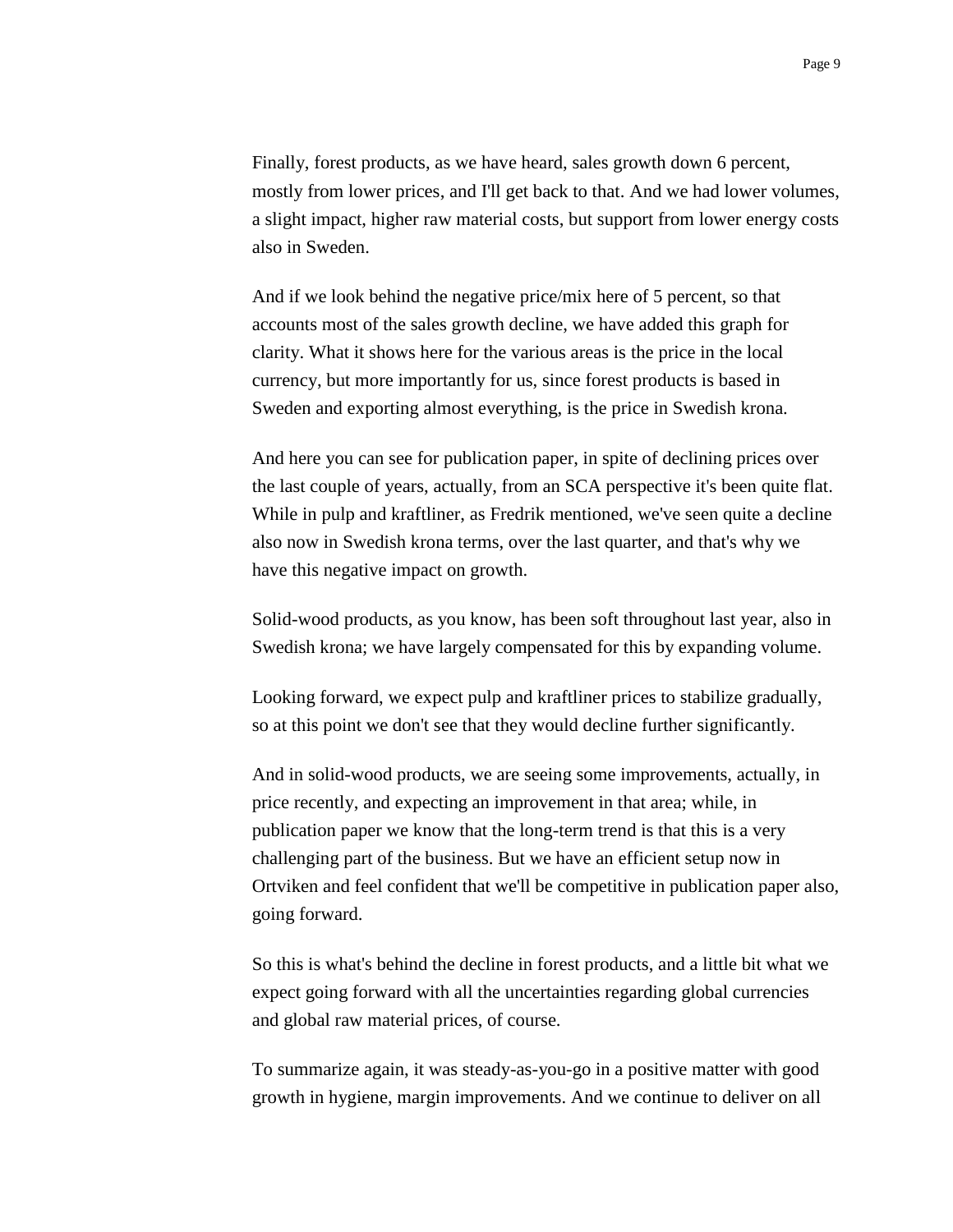our strategic initiatives, which is efficiency improvements; innovation; and profitable growth.

With that, I hand over to you, Joséphine.

And before that, Joséphine, I would like to mention we have a Capital Markets Day coming up, and you're all very welcome, and invited, of course, and it's coming up in May.

And to set the expectations for this Capital Markets Day, we will have the entire management team in place, very exciting, from all over the world, and many of them are new. We will also have presentations and the opportunity to meet with the Chairman and the CEO of Vinda to give their perspective on the Chinese market and on Asian markets, and I think that's also very, very exciting. We will have the opportunity to go more in-depth in to our strategies in the different categories.

We will not make any announcement about the work we're doing about splitting the Company in to two divisions. I can only reiterate what we have been stating since August last year: that we are working on this, we're making progress. We're, at the same time, of course, doing many other things that we've seen here today.

From the January 1, next year, we will be providing more financial information about the two divisions. And we are also looking at ways to make it more clear, the value that's created in the forest products division. But no news about this at the Capital Markets Day.

Joséphine Edwall: OK, so then let's open up for questions. Let's start.

Linus Larsson: It's Linus Larsson, SEB. Could we just, to start with, talk a bit about price?

And just as an update, if you could go through your potentially ongoing initiatives and how the previous initiatives played out in the first quarter? And it's really about emerging markets that we've seen a positive price trend through last year, the tissue away-from-home US initiative in the first quarter,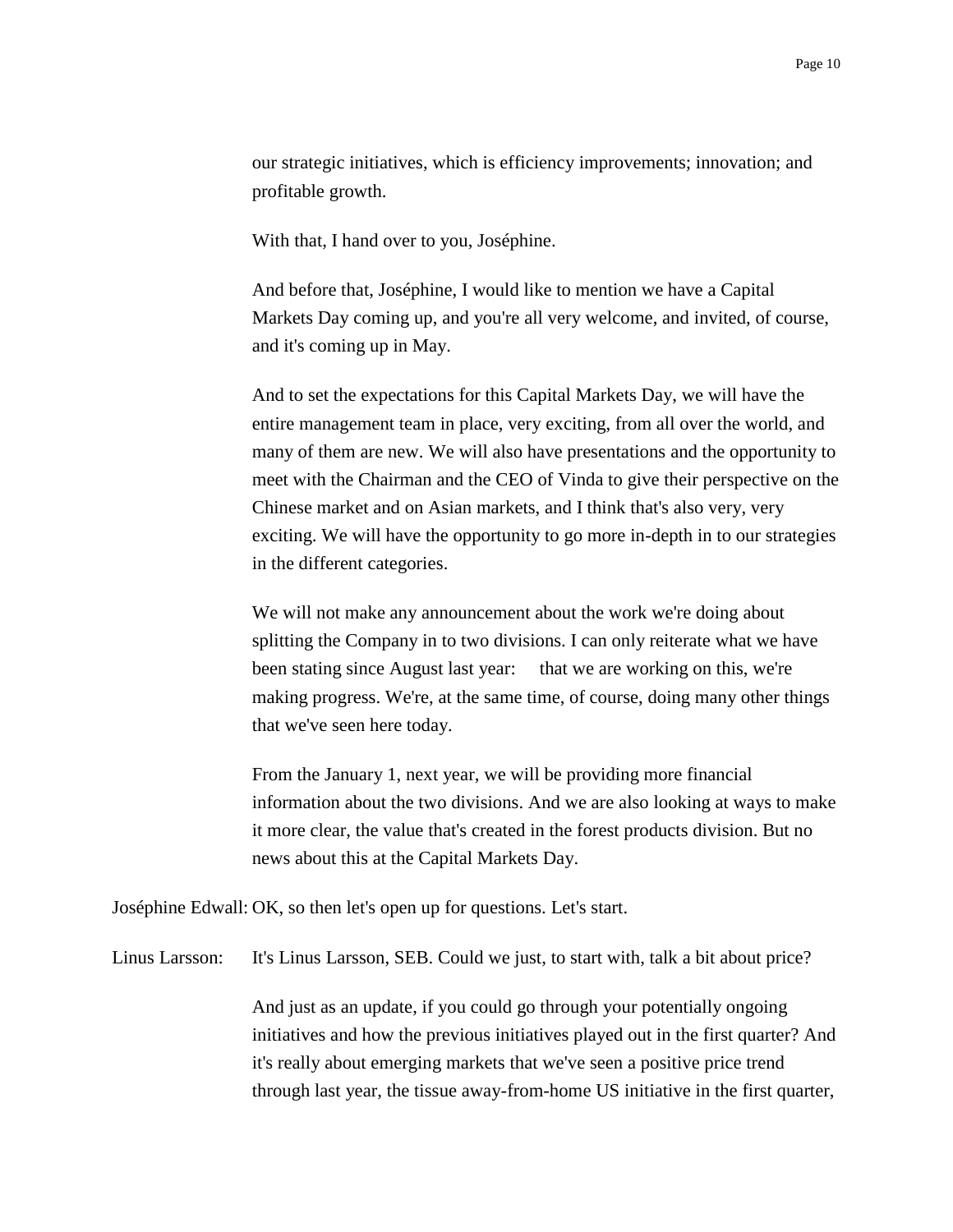and also maybe coming back to what you said about Europe vis a vis raw material cost deflation, please.

Magnus Groth: And if we summarize, last year, we were able to overcompensate the raw material headwinds in personal care with price increases. And looking now at the last quarter, we have continued to do price increases in some emerging markets. However, some of the currencies have started to strengthen significantly again, as you know, both for Mexico, Brazil, and Russia.

> But, as you know, we are very flexible in those emerging markets when it comes to adjusting prices to adjust to the changing currencies.

In North America, we have some price increase initiatives, and that business is developing really, really well.

In Europe, we have continued to push, in the annual negotiations that we've seen with many big retailers, all the way in to the end of this quarter. But now with the changes in underlying raw material prices, we will have to balance price increases with, of course, margin enhancement and volume growth, so it gives us a bigger palette here to discuss with our retailers.

And with away-from-home, we typically have the annual price negotiations, so they are done with a positive effect.

- Linus Larsson: Thanks, that's helpful. And then, a question on the changes that you doing in the forest land operations, this legal change that you've started a process about doing that change internally. What is the cost estimated associated with changing the legal structure of the forest land in the Company?
- Magnus Groth: We don't have any cost estimates for that. Those are different options that we're looking at right now, and we'll have to come back at the beginning of next year with more information on that. We don't see any major costs this year that you would have to include in any estimates.
- Linus Larsson: And what is -- could you talk, just briefly, about how that process is ongoing, and the choices that you might have to make in terms of timing, and how you do that best?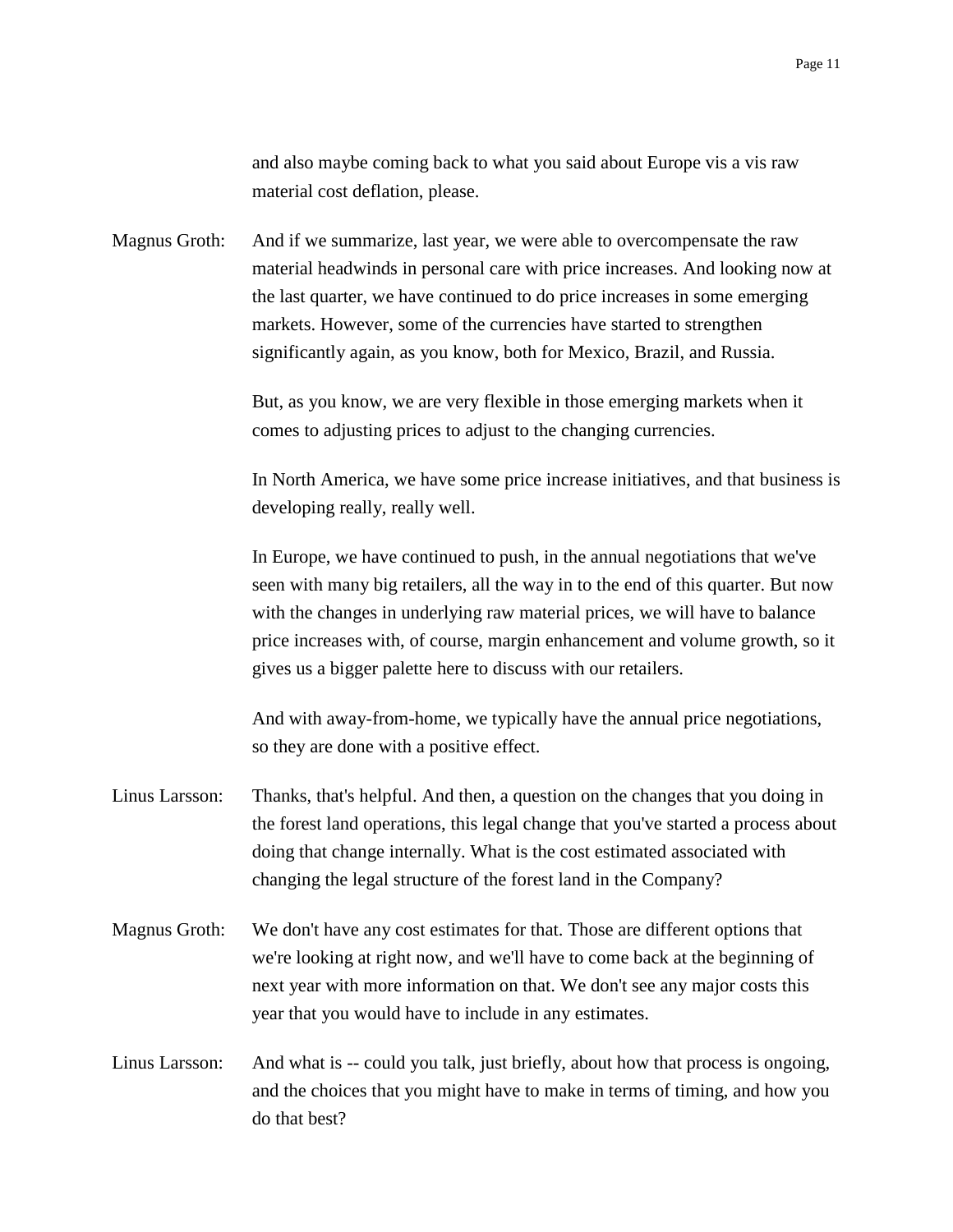- Magnus Groth: Not really, I don't have that much more detail to provide, sorry. But it's an important project for us. I can say that much: that the President of our South East Asian business that we now integrate in to Vinda is heading up this project, since April 1. So he's the product manager for this. So we are progressing according to our plans.
- Linus Larsson: OK. Thank you.

Joséphine Edwall: You can actually hand over the microphone to Stellan, I think.

- Stellan Hellström: You talked about you didn't fully compensate the raw material headwind in personal care this quarter, and I was just wondering if you have comments on the outlook for the remainder of the year with regards to raw material, particularly, as you mentioned, some of the emerging market currencies have improved lately.
- Magnus Groth: It's very difficult to speculate about the underlying oil-based products, how they will develop. The trend has been down now for the last three, four, five months actually, gradually, so that's positive for us, of course, in the longer term.

And when negotiating with retailers, we always want to negotiate about innovations; about maximizing the profitability of the shelf; about developing the category. But, of course, if raw materials decline significantly and that has an impact in the price negotiations going forward. But, of course, that also helps us with margin enhancement.

Fredrik Rystedt: And, Stellan, you were asking about raw material prices specifically, and always difficult, of course, to give an estimate. But if you on QonQ for tissue and personal care, probably, slightly lower. If you look at sequentially, stable would be the best estimate for actually both of these. So sequentially, not really a lot happening; but in comparison to last year, slightly lower for both.

Stellan Hellström: Maybe you did talk about it, but the other line, or the Group common costs were down quite a lot here, if you can -- did you mention why?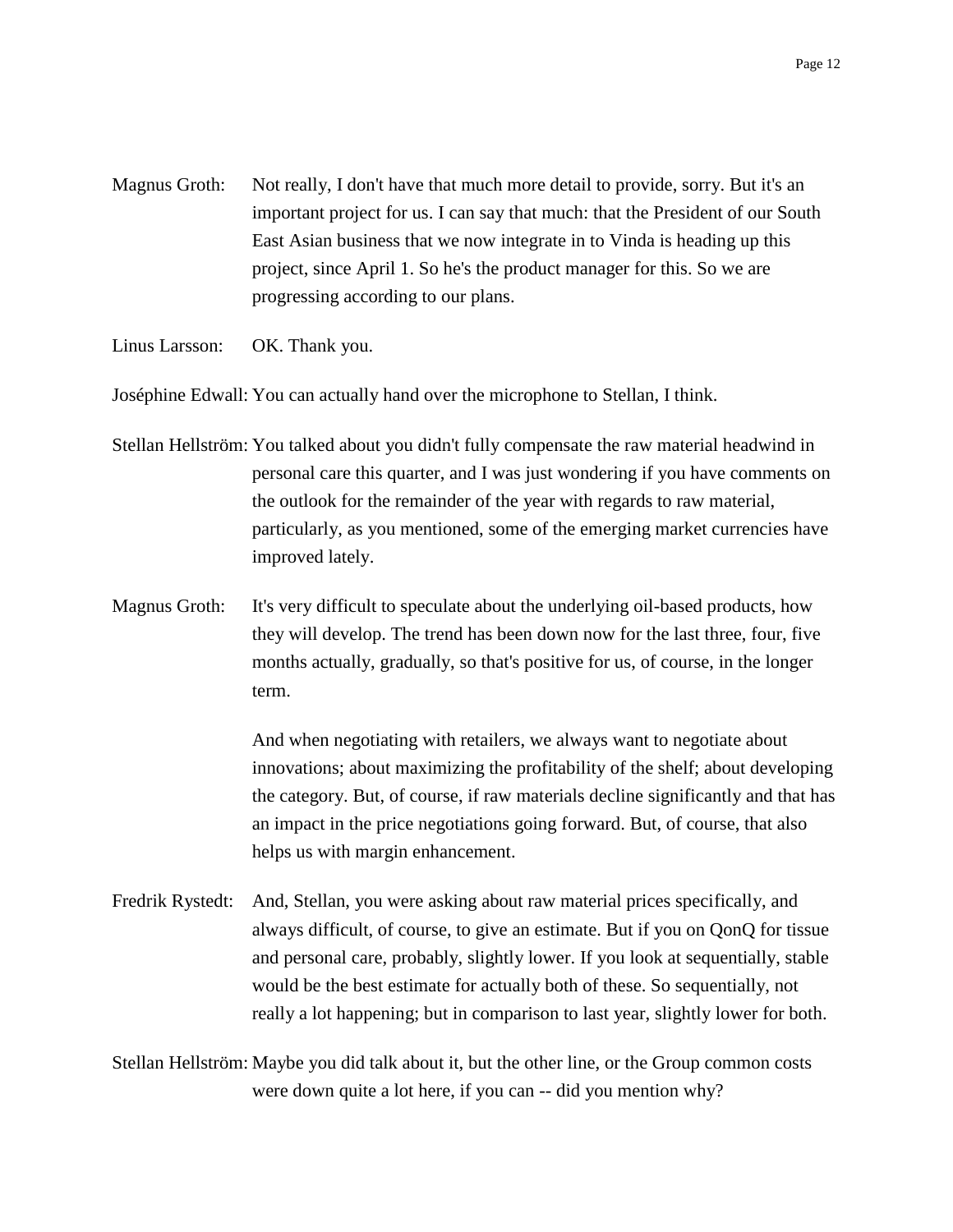- Fredrik Rystedt: Yes, this, of course, consists of many different things, staff costs and other cost relating to IT, for instance, et cetera. This is slightly lower if you take the other costs this quarter, and once again take it times four it becomes lower than the total estimate we've had for approximately SEK700 million. We're still in that ball park of SEK700 million, hopefully lower than that. But it was actually low, more from a phasing perspective this quarter than we expect coming quarters.
- Stellan Hellström: And finally, just on the lower raw materials prices that we see in tissue, I guess, what you're saying here is that we shouldn't factor that fully in to a gain on the EBIT, that you will have to maybe give away some to clients. Is that correct? Or any comments?
- Magnus Groth: No, this I didn't say. We're working very, very hard to improve our margins all over, and, of course, specifically in tissue also going forward.

And I would say that it's a relief not to have the significant raw material headwinds we had last year. I think, in the end they ended up at over SEK2.4 billion in summary, so this is a better starting point, I would say, than to face those headwinds.

Stellan Hellström: Right. Very good. Thank you.

- Olof Grenmark: Olof Grenmark, ABG Sundal Collier. A question on the cash flow, please, again. You said that you had a little lower working capital than normal, but I didn't quite understand why. And what should we expect for the future?
- Fredrik Rystedt: The seasonal pattern is pretty much always that we build working capital during the first three quarters. So Q4 is really strong, we reduce inventory, we have a positive cash flow, normally, and then we build up during Q1. This is exactly what you have seen all the years.

Now, this quarter was fairly good in terms of working capital performance in comparison to the expectations, if you put it that way. So I think the seasonal pattern is largely similar Q1/Q2, normally a buildup; Q3/Q4, normally a reduction in the relation to sales, that's the typical pattern for us seasonally.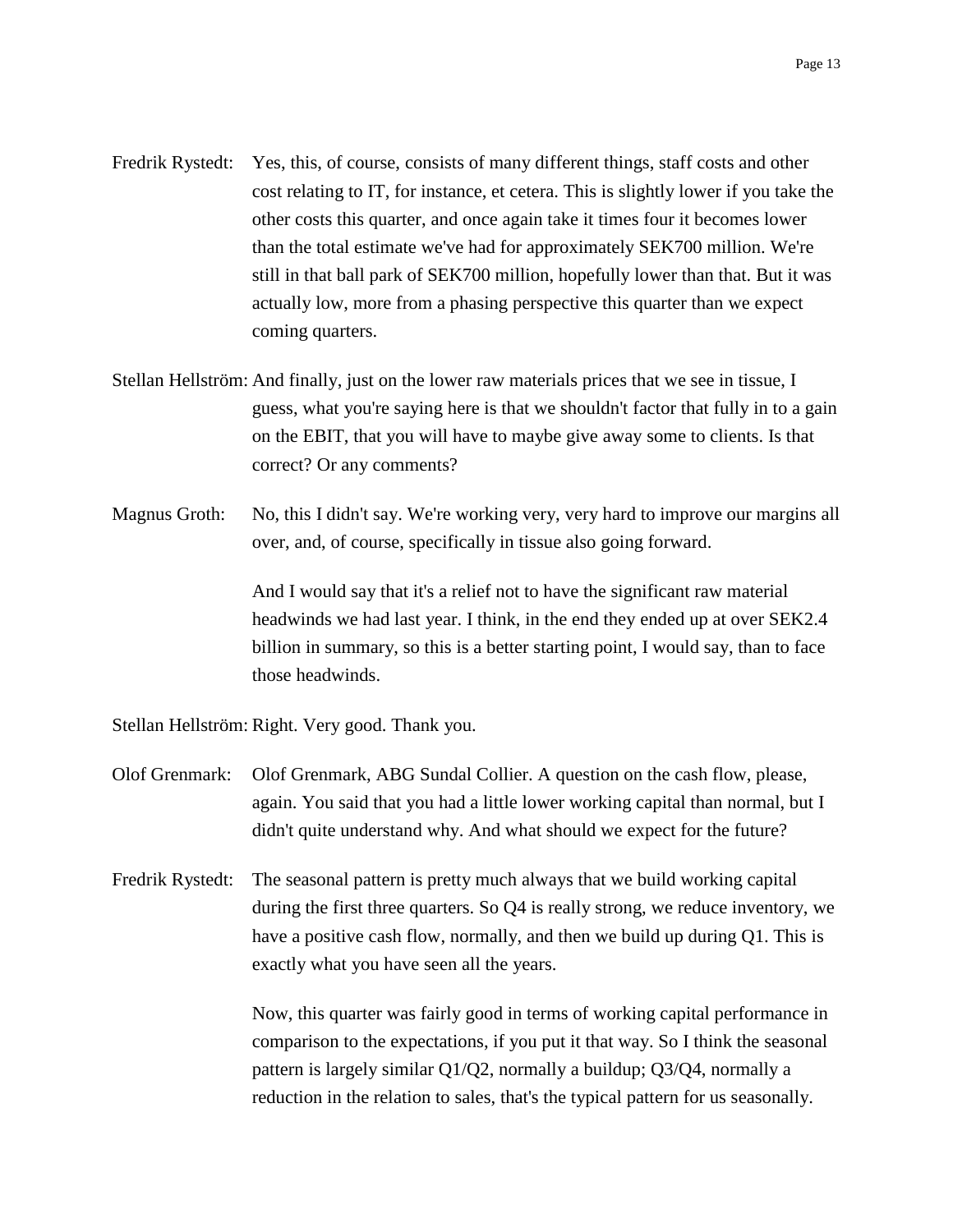- Olof Grenmark: Thanks. And you said, regarding sawmill products, that you saw a stabilization. I'm just curious, normally, at this time of the year we see sawmill products stabilize. What's your best estimate? Is it a clear change in the market, or could it still just be a seasonal issue?
- Magnus Groth: We see declining stock levels in many places, and that's typically a good indication that prices will improve. So, I guess that's the same as what everybody else sees.
- Oskar Lindström: Oskar Lindström, Danske Bank. I have a couple of questions. The first one relates to your negative organic growth in mature markets; if you could maybe provide a little bit more details of what was behind that, different categories, specific events. And what I'm really looking for is to what extent was this - was it driven by one-offs? And what is something that we should factor in to the rest of the year as well?
- Magnus Groth: We don't see a change in the underlying market growth. We have been focusing, as I mentioned, very much on price and getting the margins up. And this has an effect, and especially during the first quarter, because in the negotiations with the retailers it's not unusual that periodically we, as a supplier, get delisted during the negotiations. Of course, this is a very strong weapon for the retailer in the negotiations, and this could have an impact on sales.

In North America, in away-from-home, we had some supply chain issues during a period; those are all solved now at the beginning of the year. So, no major shifts going forward.

Oskar Lindström: Just to follow up on that, you mentioned some of these supply chain issues, and also being delisted as part of the negotiations perhaps for some private label contracts in Europe, I presume. Do you see -- so those are both just oneoff in Q1?

Magnus Groth: One-off, yes, exactly.

Oskar Lindström: And they have been resolved, or are they --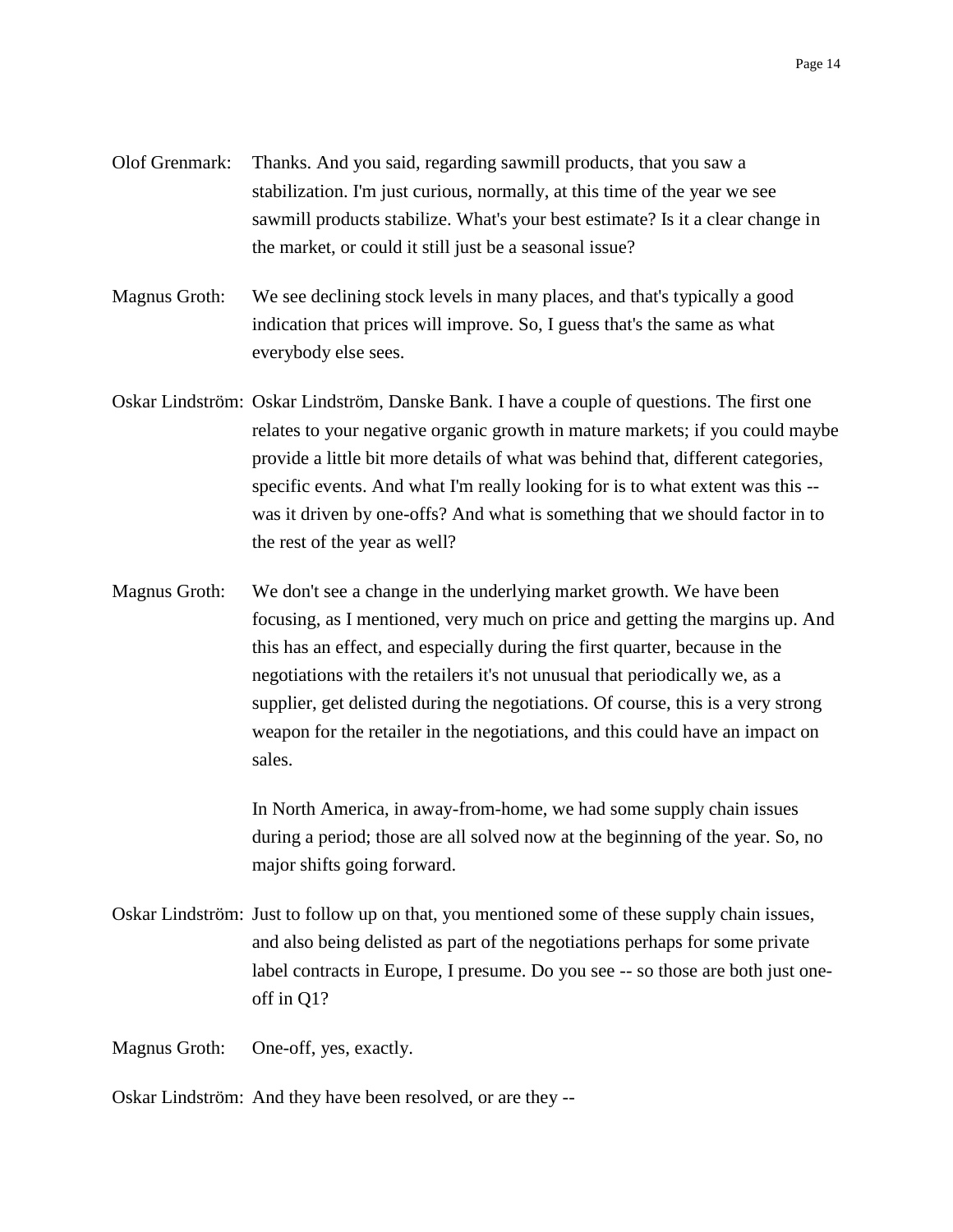- Magnus Groth: It's all resolved, and we're moving forward. So no change in our view of the growth opportunities going forward, and we have a good momentum also in market share in most markets. So, yes, we're happy about the development.
- Oskar Lindström: And just another question on A&P spend, which you said was up in absolute terms, so maybe it would be stable in relation to sales, where is the A&P spend increase going? Is this something that we should lead us to expect a kick in organic growth for certain categories year on year, because I know that you also increased it last year? And, if so, when?
- Magnus Groth: Well, we have experienced this, that when we invest more in A&P behind feminine care and incontinence care retail it pays off in faster growth with continuously good margins, both gross margins and net margins. So this we want to do more of, of course. And we already see the effects, in especially in feminine care, in the good growth we have there.
- Fredrik Rystedt: Oskar, can I just fill in on your question on mature markets, should you expect? Just to clarify what you already know, in personal care mature markets actually grew by 4 percent; if you look at tissue was relatively flat, so a fairly slow development in the first quarter, but not actually declining. So the decline you see for the Group as a whole in mature is actually coming from forest, and that is a pricing issue not a volume issue.

So I think your question, should you expect, it is very much linked to what Magnus alluded to before on the pricing development for pulp, of course, not least sawn timber, and kraftliner. So that gives you a fairly good sense of the underlying movements, so to speak.

Oskar Lindström: Very good. And just a final question on -- and maybe this something you will discuss more at the Capital Markets Day. From time to time you've mentioned that you might be interested in expanding in to new adjacent categories, partly to also support your presence in certain retail markets. Is that top of mind? Or do you see that as something that we should think about? Or has it faded from the screen?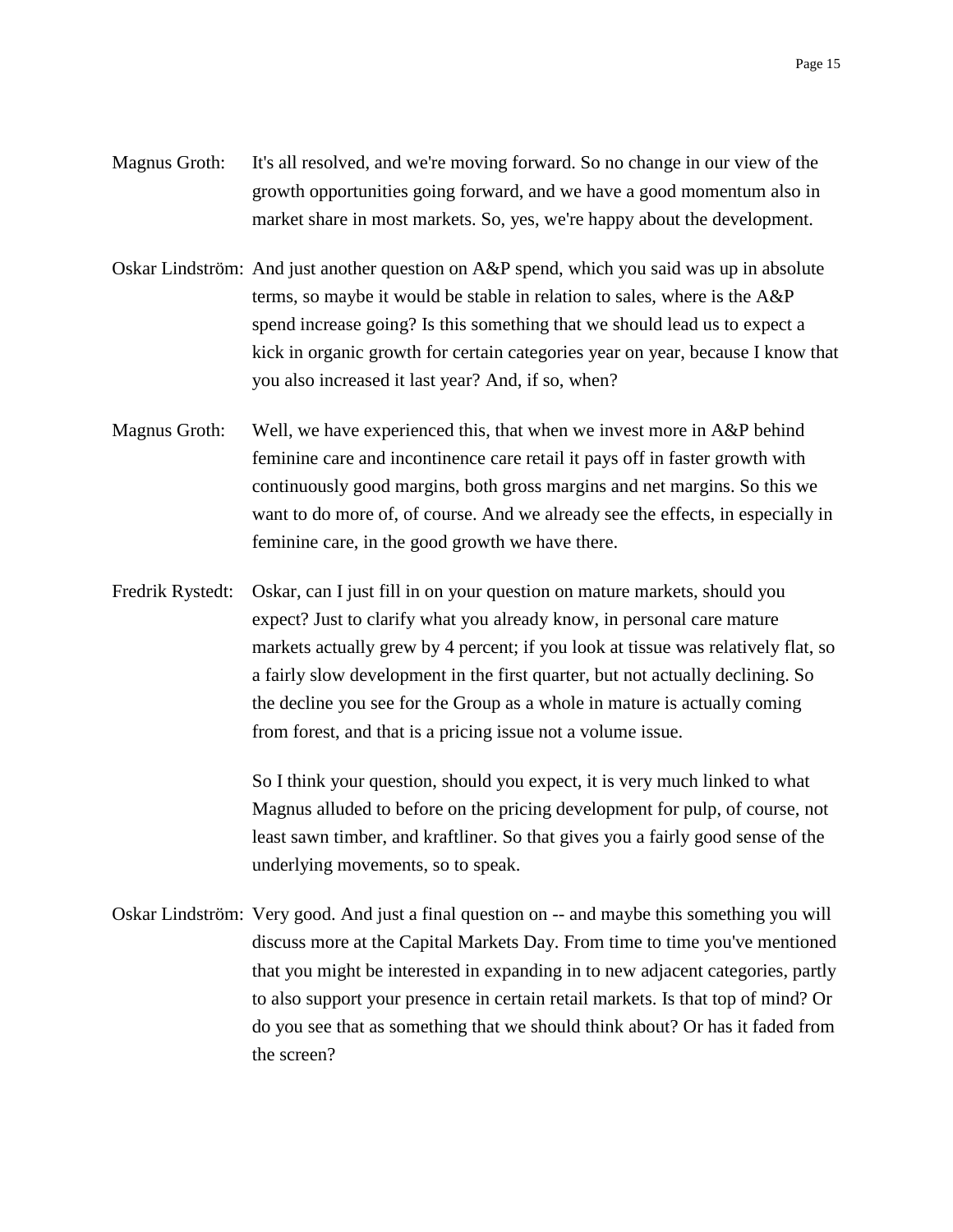Magnus Groth: No, quite the contrary. And we're putting more effort and more focused effects before -- behind what we used to call sometimes our adjacencies, but that we actually renamed our new core.

> And two of those areas, wet wipes, there was an example here in innovations. And another area is soap, where we're also very much focused on growing. Wet wipes in all categories, actually, soap mostly in away-from-home. So, those are definitely prioritized areas, going forward. And we are both investing in new equipment, and we are investing in SG&A to grow in these areas.

Oskar Lindström: All right. Thank you very much. Those were all my questions.

Joséphine Edwall: OK, any more questions?

- Mikael Jåfs: Mikael Jåfs, Kepler Cheuvreux. Three questions. The first one, more general, I notice in your report that you've begun working now, together with Vinda, to leverage on your joint strengths. Could you elaborate a little bit on that, and perhaps give some examples, and what potential benefits could be expected?
- Magnus Groth: And, of course, the integration started April 1, so quite recently. But we have been working with the plan since a number of months, so we have a really, really good momentum in this process.

And then, there are three areas: one is that Vinda has been looking at increasing exports of the Vinda tissue products to neighboring countries. And with the go-to-market and the presence we have with the old SCA units, that's much easier. We can start exporting, and then start to invest locally, where we already have sites, for instance. So, that's a very important synergy.

A second very important synergy is that we have a lot of knowledge about the personal care categories in the former SCA Asian business. And this knowledge we now leverage in to China, where we have very ambitious plans for growing, especially in incontinence care and in feminine care.

So, those are two very important synergies in the longer term.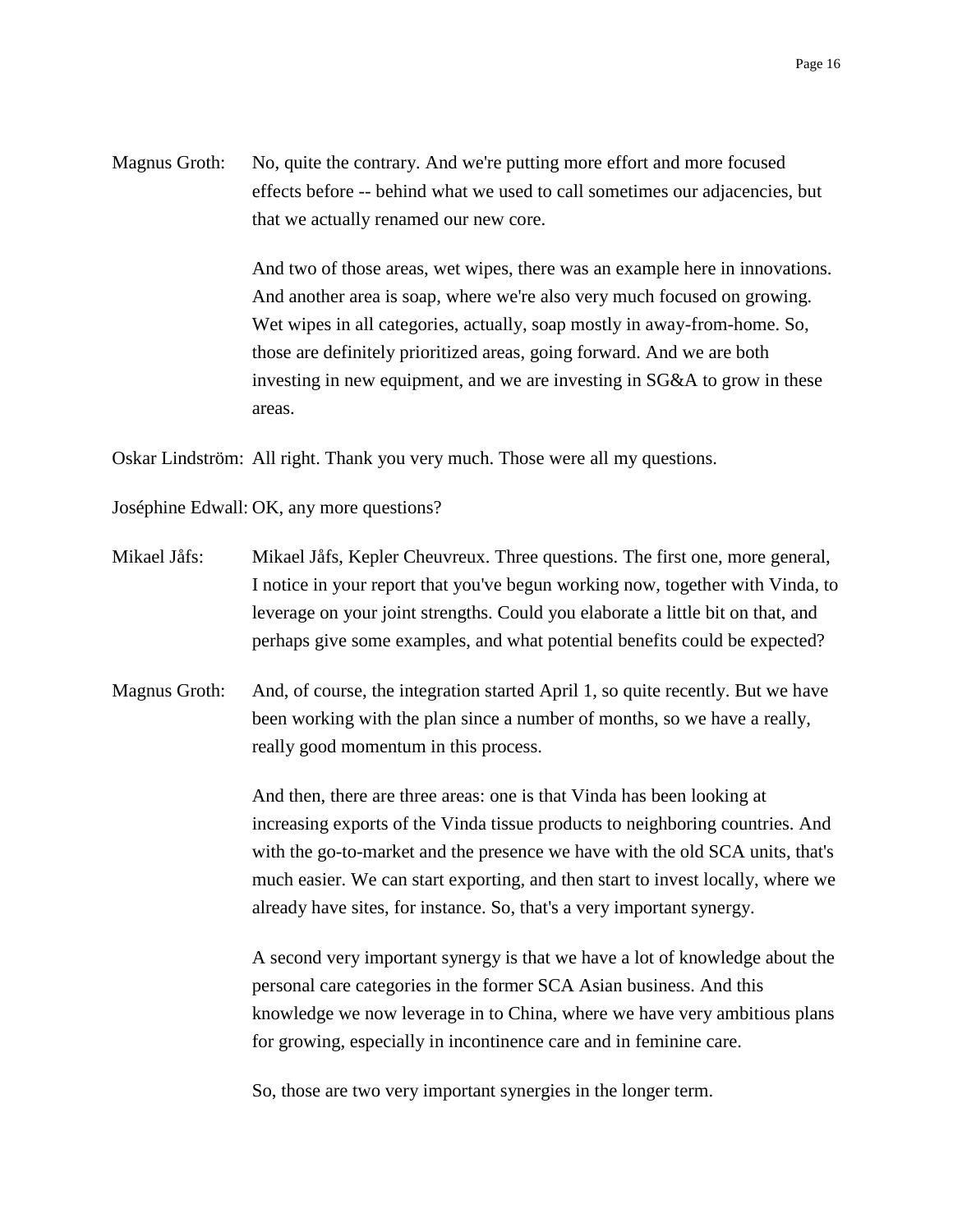In the immediate term, we see cost synergies from taking out the SCA business unit head office that we have in Shanghai, and that we have stated previously. So, that's an immediate cost synergy.

Mikael Jåfs: OK, perfect. Thank you. And then, I don't know if you can answer this, but since you are building your pulp mill, or expanding the pulp mill at Östrand, then I'm guessing that you must also make some form of long-term expectations about the level of the Swedish krona. So I wonder if you could - of course, you would not give us the number, but it would be appreciated, but some thinking around that, please.

Magnus Groth: We worked on this project for 1.5 years before deciding to move forward. It's one of the biggest industrial investments in Sweden ever, actually; and we're very proud about that. And considering this, we have been very, very prudent in our assumptions, to put it that way, both regarding pulp prices and the Swedish krona.

> Of course, the only thing we know is that this will be quite volatile over the years. But in the long term, we have prudent assumptions. And what we are still very confident about is that we have the lowest cost for NBSK delivered to Rotterdam of any supplier. And, of course, that's a very, very good position. So we will always be the most competitive actor for delivery of NBSK to Rotterdam. And that was a very important driver of the decision.

- Mikael Jåfs: OK, perfect. Thank you. And then, the last question, you state -- regarding the financial costs, you clearly state there why we have -- are running at a higher level due to the repayments of loans. But what should we expect for the coming quarters in terms of financial costs?
- Fredrik Rystedt: Higher for Q2. And this is largely just a consequence of the fact that we don't have the dividend from Industrivarden. I think it was last year 77 million, or something like that, and that's not going to be there in Q2, since we no longer hold the shares. But other than that, no big changes, as you've seen.

If you look at Q1 without this -- without prepayment, it was kind of similar to what it was last year. So this is what you should expect, going forward.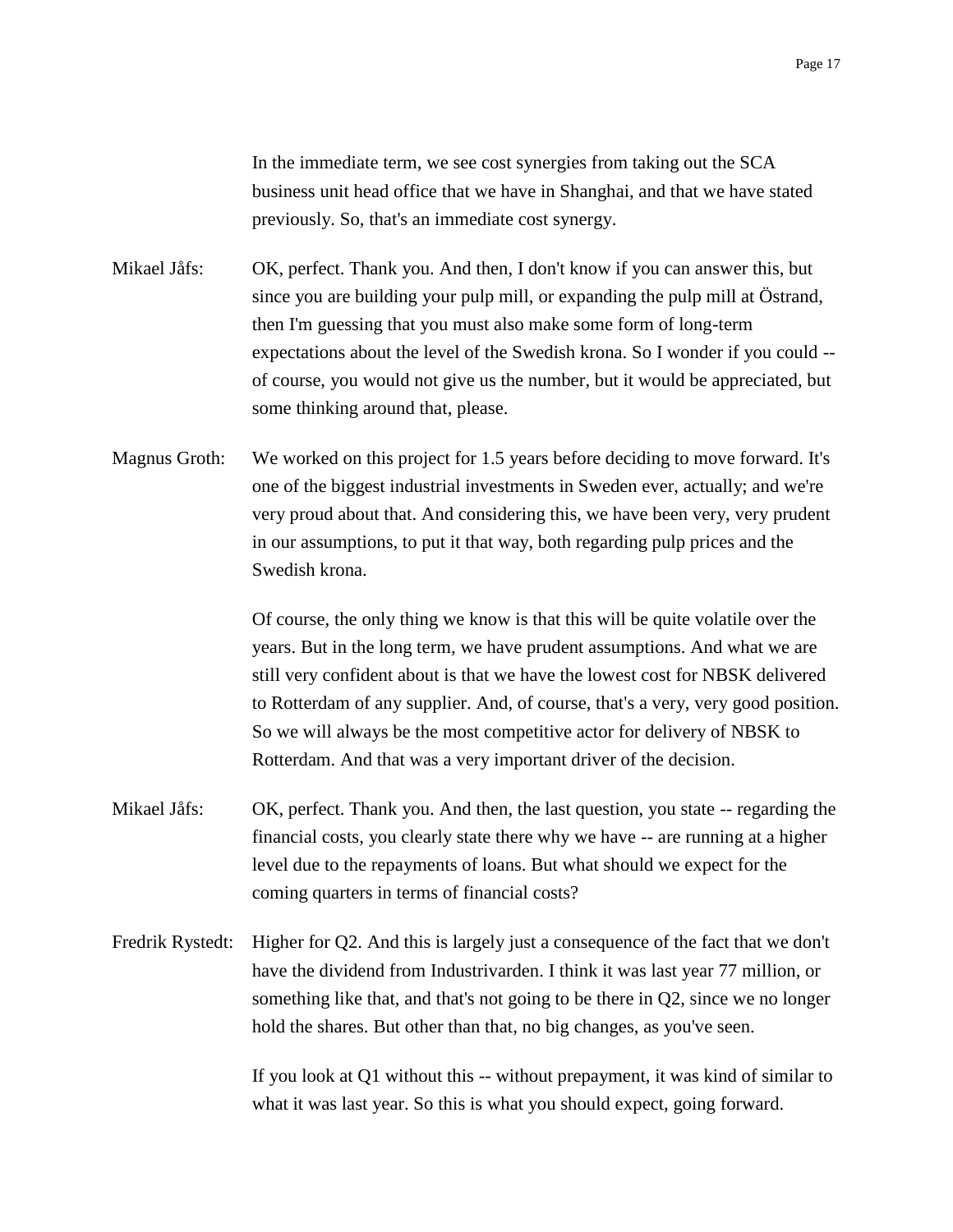## Mikael Jåfs: Perfect. Thank you.

Joséphine Edwall: OK, any more questions from the floor? No? Then, let's open up the telephone conference. Please, operator, help us here.

Operator: (Operator Instructions). Celine Pannuti, JP Morgan.

Celine Pannuti: I, in fact, will have a few questions, so maybe if we can take one by one.

First one, on the outlook for forest, can you -- I just want to make sure that I understood well. So you're guiding that the pricing was probably stronger in Q1 and we should not see, as such, as a negative impact in the coming quarters. And if that is the case, does it -- what does it mean for the outlook on margin? Shall I also believe, or deduce, that the margin hit that we've seen in Q1 would not be as prevalent in the coming quarters? That's my first question.

- Magnus Groth: Thanks, Celine. As you know, we don't provide any guidance. But I spoke a little bit about what we see right now in the development on some of the different products that we are selling in forests products, and I guess that's all the information we have to give at this point in time.
- Fredrik Rystedt: Just to be clear, Celine, I think what Magnus said was that we've seen a decline in kraftliner, and in sawn timber and pulp. And Magnus alluded to a more stable environment compared to Q1. So it's not a temporary effect, there are signs of perhaps improving sawn timber. But largely, it's not a temporary impact, of course; it's similar to what it was in Q1.
- Celine Pannuti: All right. OK, so, on that basis, if I look at forest product, probably, the raw material cost has been much better than what we anticipated. Does it mean that you would probably see a much better cost environment than you thought even a few months ago, given maybe pulp prices are declining faster than anticipated?
- Fredrik Rystedt: I'm not sure I fully understand your question, Celine, because if you look at the raw material prices for forest, it's largely stable.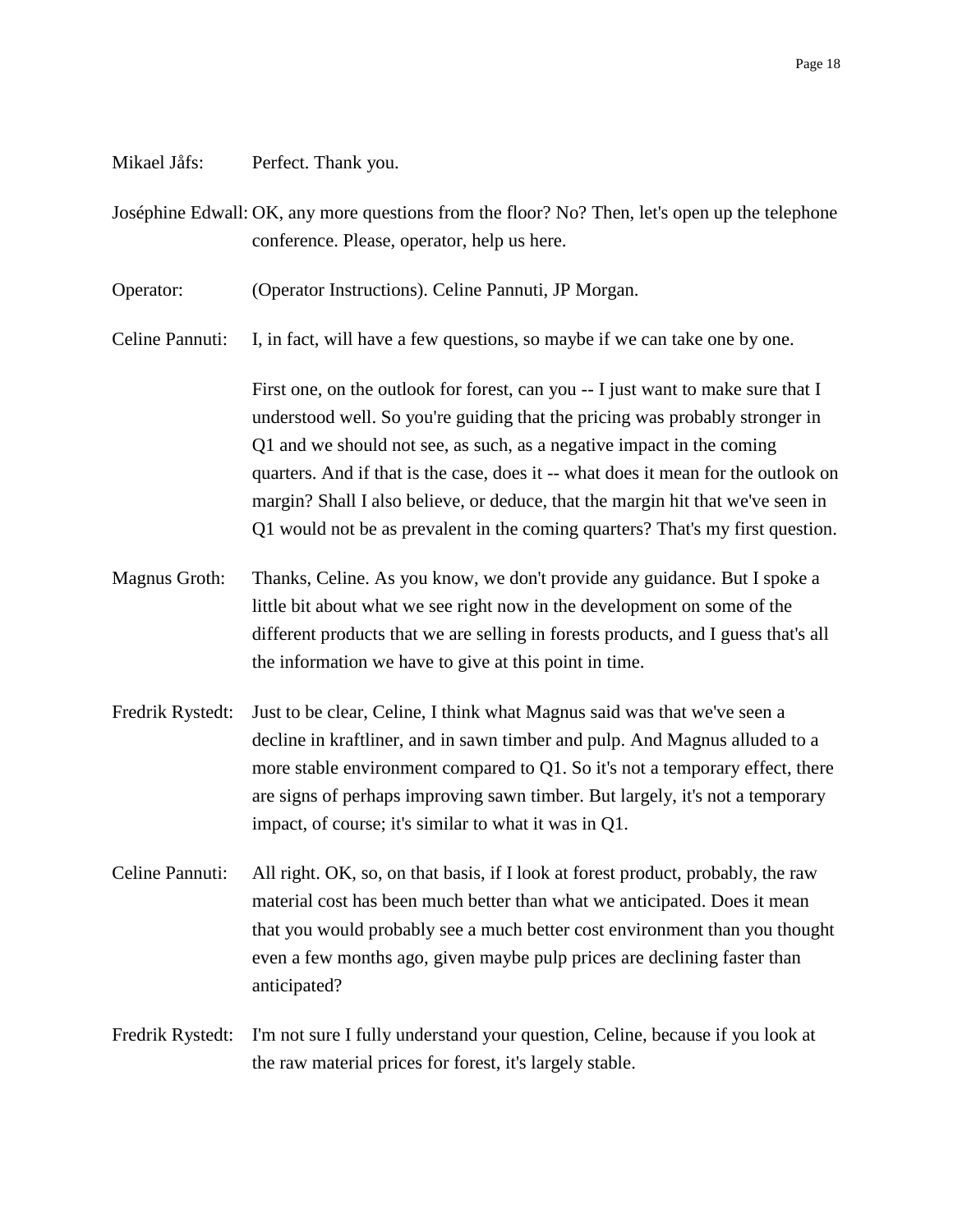I think I mentioned there is actually a slight negative impact Q1 versus Q1 of last year in forest; it's small, it's minus SEK7 million, so it's largely flat, you can say, raw material. But there's no real positive raw material impact on forest. Or maybe I misunderstood your question.

- Celine Pannuti: No, no, sorry, on tissue. Maybe it was my mistake, I meant tissue. Raw material costs came much better than anticipated; we've seen that pricing in pulp is weaker in your forest division, so does it mean that the outlook for tissue raw mat is looking much better than it was looking two, three months ago?
- Fredrik Rystedt: Yes, it's a difficult question. I think, once again, the major impact during, as you know, Celine, during last year was actually the currency. Now, if you look at the euro versus dollar, it's 1.13 right now, so, of course, it will depend a lot on the currency.

And, of course, if you look at -- and I mentioned that before: we see slightly lower tissue costs QonQ for Q2. That's the estimate we have, and that's based on benefits on the underlying mainly hardwood, rather than softwood. But that's the estimate.

- Celine Pannuti: Right. My other question would be the clarification on pricing. Again, can you make the difference, if I'm talking about hygiene here in terms of pricing ability in emerging markets, what we should expect; and likewise, in developed markets? Am I right in thinking flattish pricing, is that what you are trying to aim for?
- Magnus Groth: We don't give that type of guidance. We have shown throughout last year that we have been able to compensate the price in a quite good way in emerging markets, and in personal care. And we actually compensated for more than half of the negative raw material impact also for tissue, and this was because of, as you know, the big negative impact.

And going forward, with less of that impact, we have to look at the big picture, where we're always looking at improving our margins through pulling all the levers, whether it be price, or cost efficiencies, innovations, and so on. So I don't have any more guidance to give you there.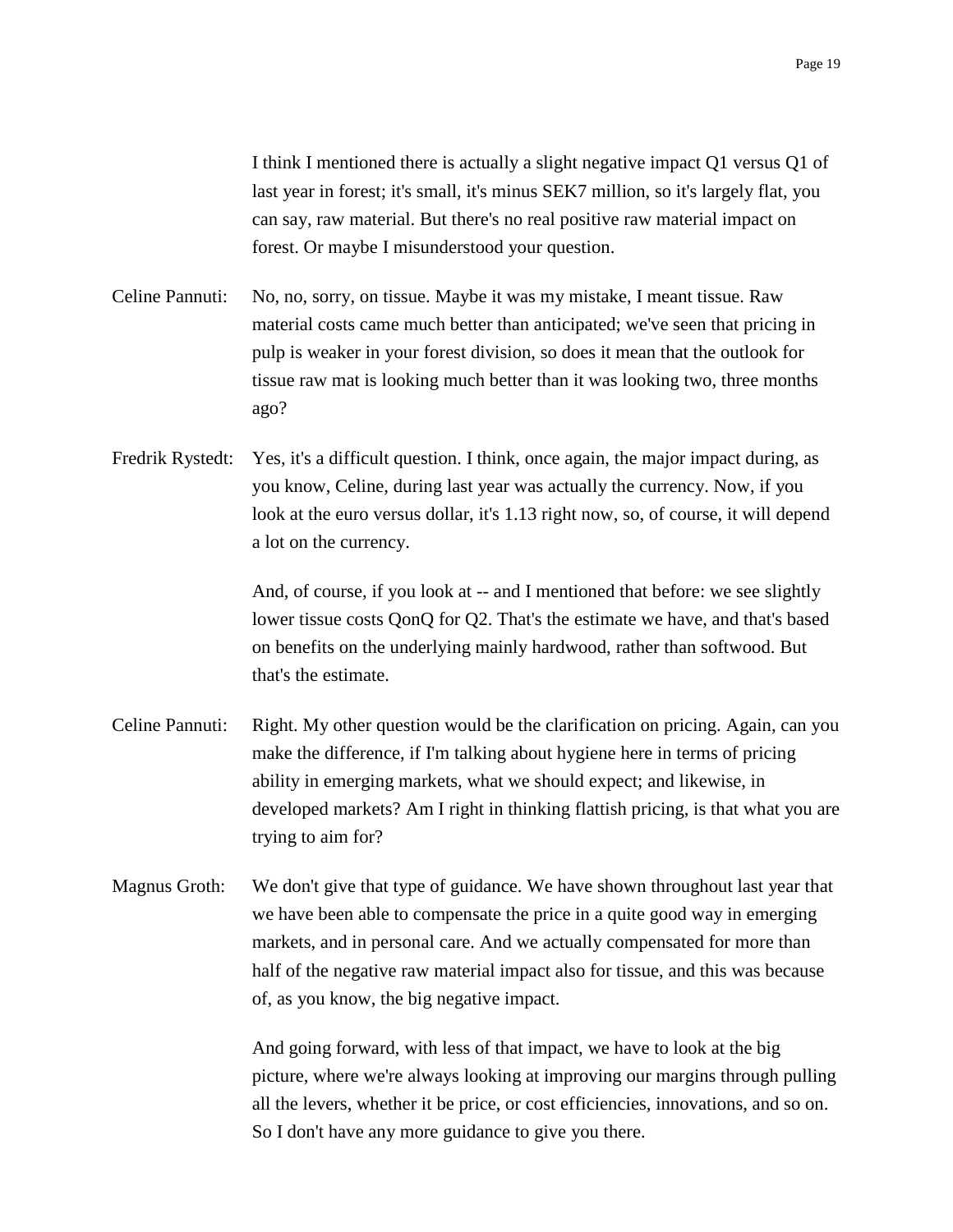| Celine Pannuti: OK. And then finally, two more questions. On Wausau, could you explain |
|----------------------------------------------------------------------------------------|
| why it was a positive contribution to profit -- sorry, yes, it was more positive       |
| contribution in profit than in sales, given that I was expecting it to be margin       |
| dilutive?                                                                              |

And then, a final question. I just wanted to rebound on one commentary that you made in terms of the forest division, where you said you were trying to make sure that the market understood the value in it. Can you elaborate on that?

- Magnus Groth: Starting with the forest, I think this is what we stated already in August last year, so it's just reiterating that, and that we're working with this split of the Group in to two divisions. And we'll have more information early next year.
- Fredrik Rystedt: Yes, maybe on the Wausau side, it was a good quarter for Wausau, so it had a good margin, and accretive margin, as you saw.

If you look at the total impact, there are three different areas in which Wausau actually comes in to our profit. First of all, of course, sales and EBIT, and that was margin accretive.

We also had an item affecting comparability, the SEK47 million that you saw there; that took away some of that.

And then, of course, in the financial net we had the prepayment. So if you look at the total net profit contribution, it was actually pretty close to nothing. So it was accretive from an operating margin standpoint, and dilutive from a net profit margin standpoint.

- Celine Pannuti: All right. And on the full year, does it mean that Wausau, in fact, profitability is better than expected?
- Magnus Groth: Yes, that's correct. We had better margins in the first quarter than according to our estimates, so a very, very strong start for Wausau.
- Celine Pannuti: Thank you.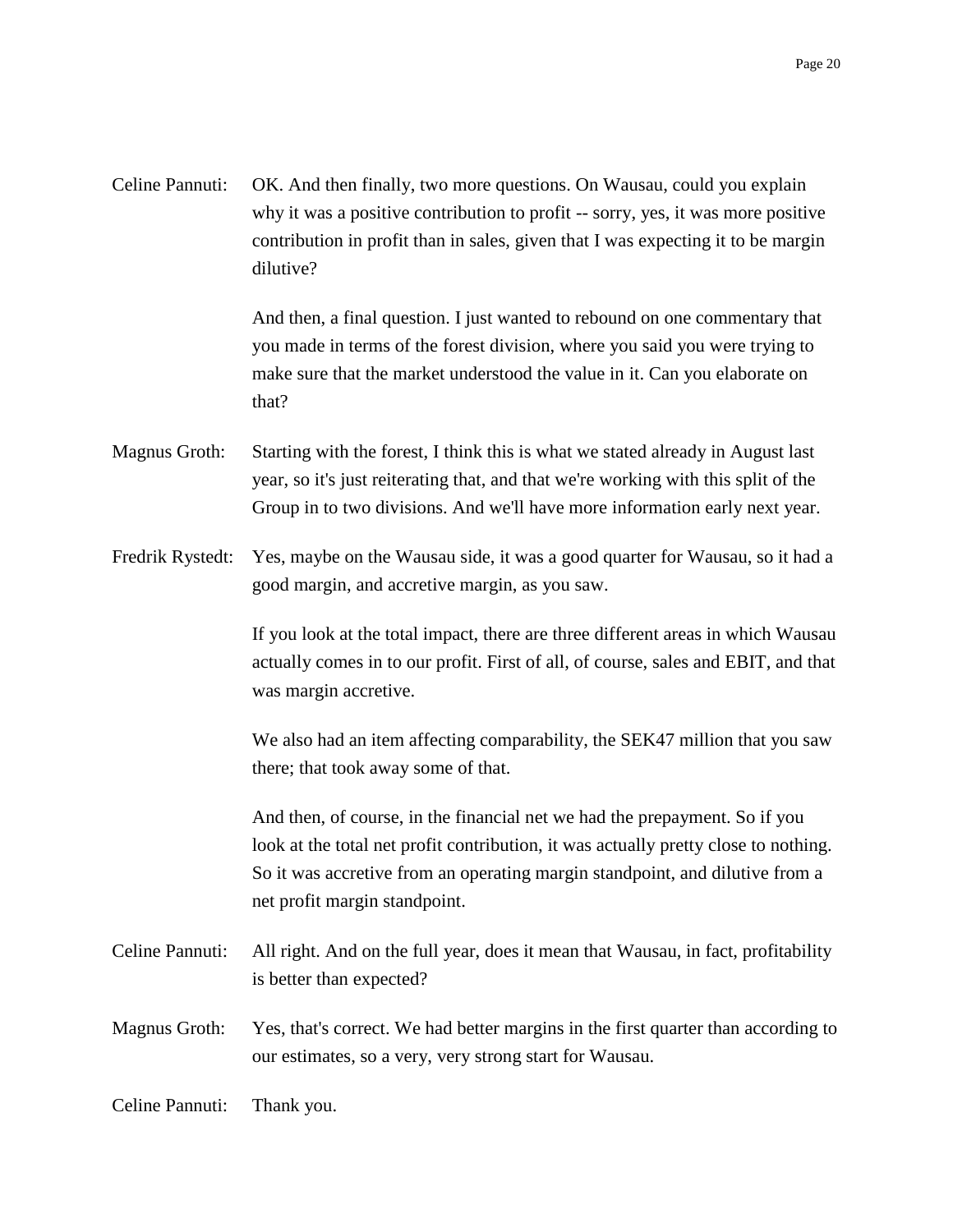| Operator:        | Justin Jordan, Jefferies.                                                                                                                                                                                                                                                                                                                         |
|------------------|---------------------------------------------------------------------------------------------------------------------------------------------------------------------------------------------------------------------------------------------------------------------------------------------------------------------------------------------------|
| Justin Jordan:   | Sorry, can I just return to forest products for a second? Firstly, just on<br>kraftliner, you previously talked about potentially exporting some volumes of<br>kraftliner from Europe to North America to try and offset some of the price<br>softness in Europe. Is that something you've done in Q1?                                            |
|                  | Secondly, one of your major European peers in kraftliner production has<br>announced a EUR40 tonne price increase from June 15, this morning. Now, I<br>appreciate that will have little impact on $Q2$ , but what's your thinking on the<br>potential for kraftliner stabilization potential, or even price increases later in<br>calendar 2016? |
| Magnus Groth:    | There have been product flows both ways of the Atlantic, actually, both from<br>American producers in to Europe, but also from Europe, and to some extent<br>from us in to North America, which shows, I guess, that these markets are<br>quite balanced in different qualities, of course.                                                       |
|                  | And I wasn't aware of the price increase announced this morning, but I guess<br>that's pretty much in line with what I stated: that we see that the kraftliner<br>prices are stabilizing.                                                                                                                                                         |
| Justin Jordan:   | Thank you.                                                                                                                                                                                                                                                                                                                                        |
| Operator:        | Adam Kindreich, Morningstar.                                                                                                                                                                                                                                                                                                                      |
|                  | Adam Kindreich: My question is about CapEx. Maybe if you can just confirm that you stated<br>that the 2016 figure should be around SEK9.5 billion, because that seems a<br>very high percentage of sales? And if you can maybe give us some sort of<br>guidance for 2017. Now, the CapEx seems to be much higher than my<br>expectations.         |
| Fredrik Rystedt: | Yes, Adam, it is higher. And I can confirm that SEK9.5 billion, it's an increase<br>to sales; and that has to do with the investment in the pulp mill in Ostrand. So<br>that's close to SEK8 billion over a period -- it was a small amount or small,<br>but it was an amount of SEK700 million in 2015; and then, we will have the               |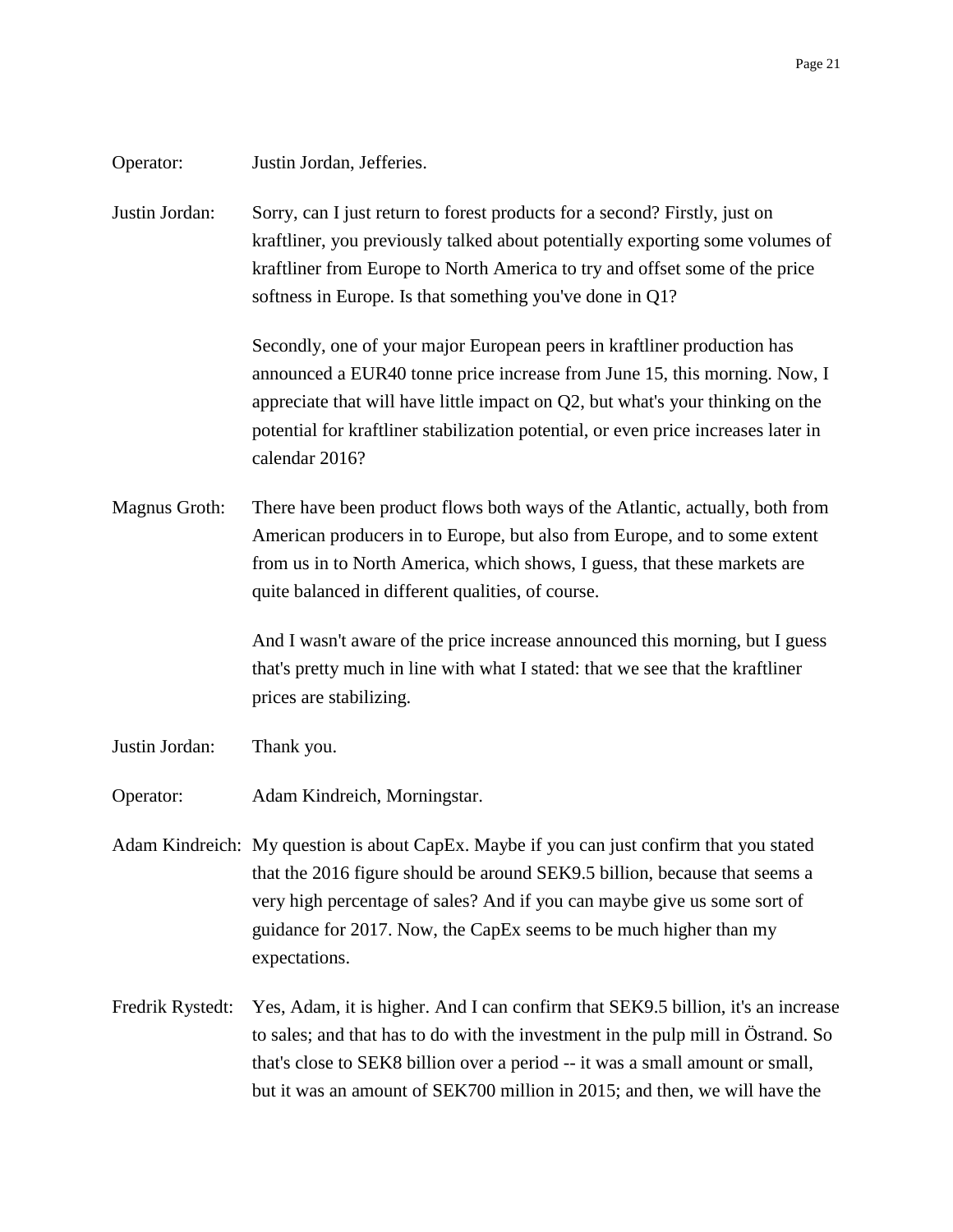rest 2016, 2017, 2018, and a small amount in 2019. So we will actually have approximately SEK9.5 billion for this year.

We haven't given any forecast for 2017. We'll be back in Q4, as we normally do. But, of course, as you will see the Östrand investment progressing you'll see high CapEx also in 2017.

- Adam Kindreich: And I think there was, just to follow up on that, also a new incontinence factory in Brazil as well. Is that quite a small one, though?
- Magnus Groth: That's an investment of SEK650 million. So we are doing now and we will be mostly done this year. I think there could be a little bit of overhang in to next year.
- Adam Kindreich: Yes. And just to look historically at CapEx, if I look back, since 2010 it's been very stable, around 6 percent of sales. Are we looking more or less towards the end of the decade to get back down to that sort of ratio again?
- Fredrik Rystedt: We don't actually disclose that or disclose -- we don't disclose the long-term CapEx forecast. But, again, we have some significant investment now in Östrand. You talked about Brazil, so, of course, that brings the number up for a few years here.

There is no underlying trend towards higher CapEx with the exception of that. But on the other hand, of course, we have growth ambitions in many places and that takes also investment. All the investments we do, all the capital expenditures we do we look at the IRR or the NPV of those, and of course use return requirements; and all the investments we are undertaking produces very, very good return figures.

So no long-term major increase of CapEx, but this is -- we'll disclose that as we progress in the years to come.

Adam Kindreich: Sure. Thanks.

Operator: Jeremy Fialko, Redburn.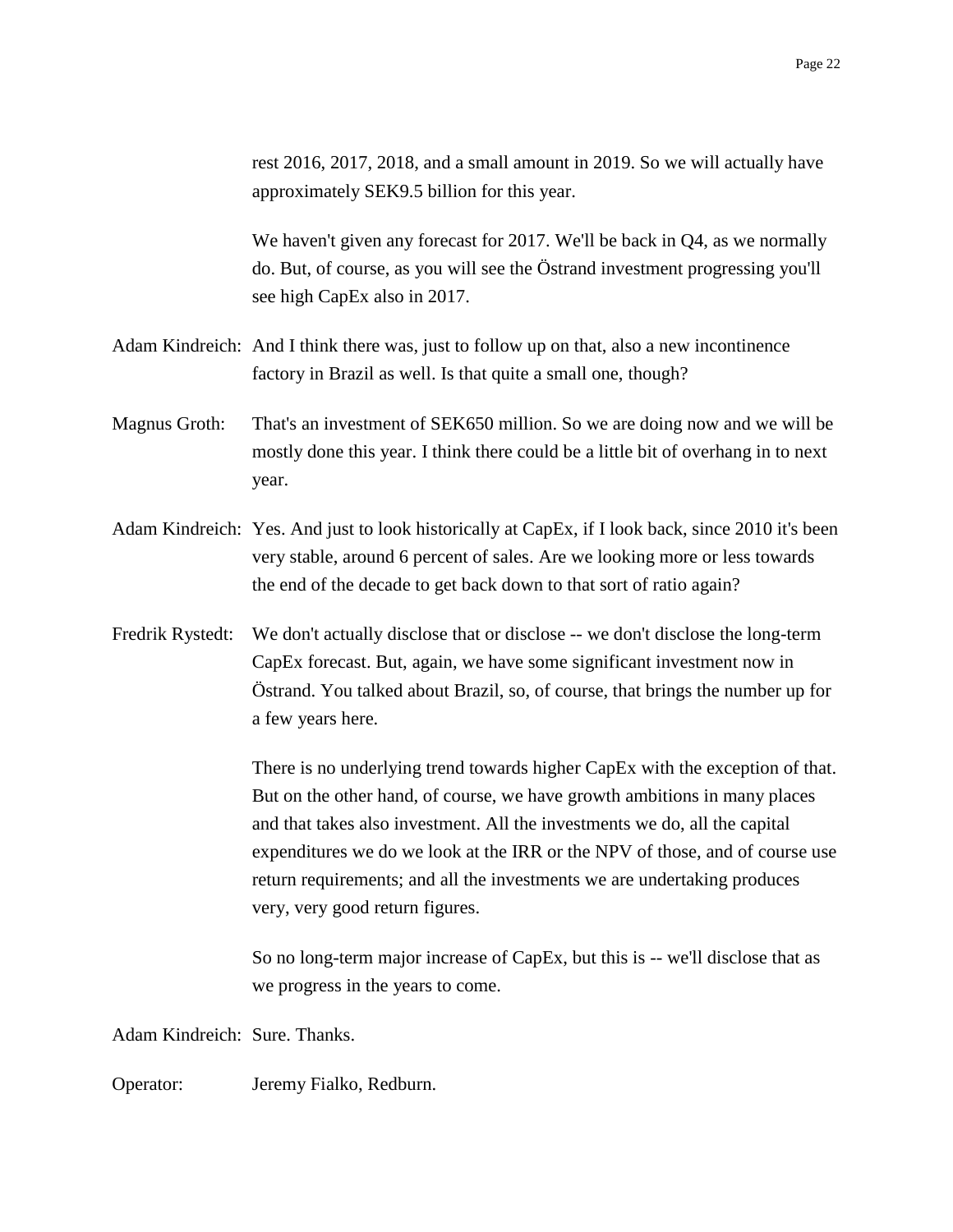Jeremy Fialko: Really, just trying to square a bit of a circle in terms of some of the comments that you've made. So you've had a very good tissue margin expansion in Q1 of 120 basis points, but then you talk about tougher comparatives in subsequent quarters, implying obviously less margin expansion.

> At the same time, you've clearly got a more favorable raw material situation in tissue, because you're talking about tissue raw material costs being down year on year in Q2. So, effectively, is it price that we should assume is the reason why you would see lower margin expansion in Q2, or are there some other issues in terms of the costs within the tissue business? Thank you.

Magnus Groth: OK, thanks for talking about the different parts adding up to the margin development. And what I spoke about specifically was the comparables when it comes to price.

> Since we increased price during the year last year, from a price increase perspective the comparables are getting tougher, because especially in the third quarter we had significant price increases last year. But as you also state, if you look on the costs side, there could be opportunities then when it comes to raw material costs, especially regarding pulp.

> We have also seen one positive cost component already in the first quarter that we'll probably see also going forward, which is energy.

- Jeremy Fialko: Right, OK. So, effectively, it's really Q3 where your signaling that the price will come down materially year on year?
- Magnus Groth: It's gradually over the year, I would say. It's difficult to be that specific with all the dynamics in the market.

Added to all of this, of course, we are continuing to work with our efficiency program, and they're especially focused on the tissue part of our business, since it's such a considerable amount of our capital base. So we should see benefits from that also, going forward.

Jeremy Fialko: And any -- as you see things today, any quantification of the tissue raw material benefit based on current pulp prices and current FX?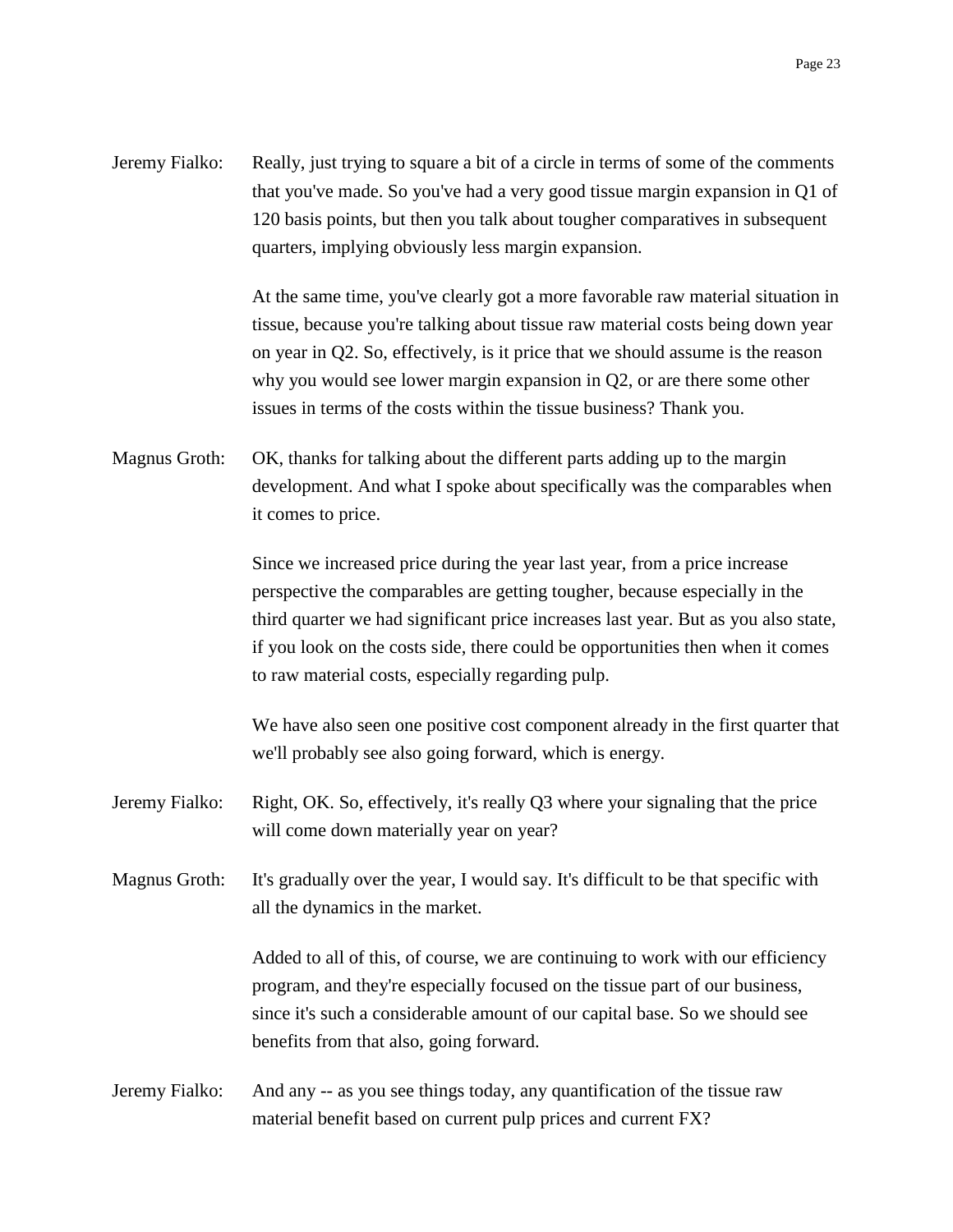Fredrik Rystedt: No, we don't make those kind of exact estimates, but, just to reiterate, slightly lower for tissue and for personal care.

Jeremy Fialko: OK, thank you.

Operator: Chas Manso, Societe Generale.

Chas Manso: Could you update us on incontinence, the category growth particularly in retail, and how SCA's market share is doing in that?

Magnus Groth: Yes, we're actually -- thanks, that's a great question. We're really excited about the recent development here during the last quarter, because what we are seeing is that the slight market share decline that we've been having on the retail side, especially in Europe, where we were by far the biggest player before P&G entered that, has stopped and we are now stabilizing our market shares.

> And we have a lot of good things coming in the incontinence care area in retail during the year, and especially even more during next year. So that's going really, really well. And we still see the benefit of the underlying higher market growth, where we still see very, very good market growth underlying in retail.

> Also, last year, just to cover that, in healthcare we actually grew market share throughout Europe. And this year, we are working to at least keep those market shares stable and to continue our growth in retail. So it's looking really good for our incontinence care category.

> In North America, we think we are stabilizing our healthcare business, and seeing some slight improvements. In retail, we are still struggling. We are looking at ways of turning that around; we've been stating now for at least 1.5 years. But we see some opportunities there, as well.

> And that's the reason for a slight decline in volumes in North America in incontinence care, that we are kind of revising our strategy there in retail. But overall, a very positive development in incontinence care.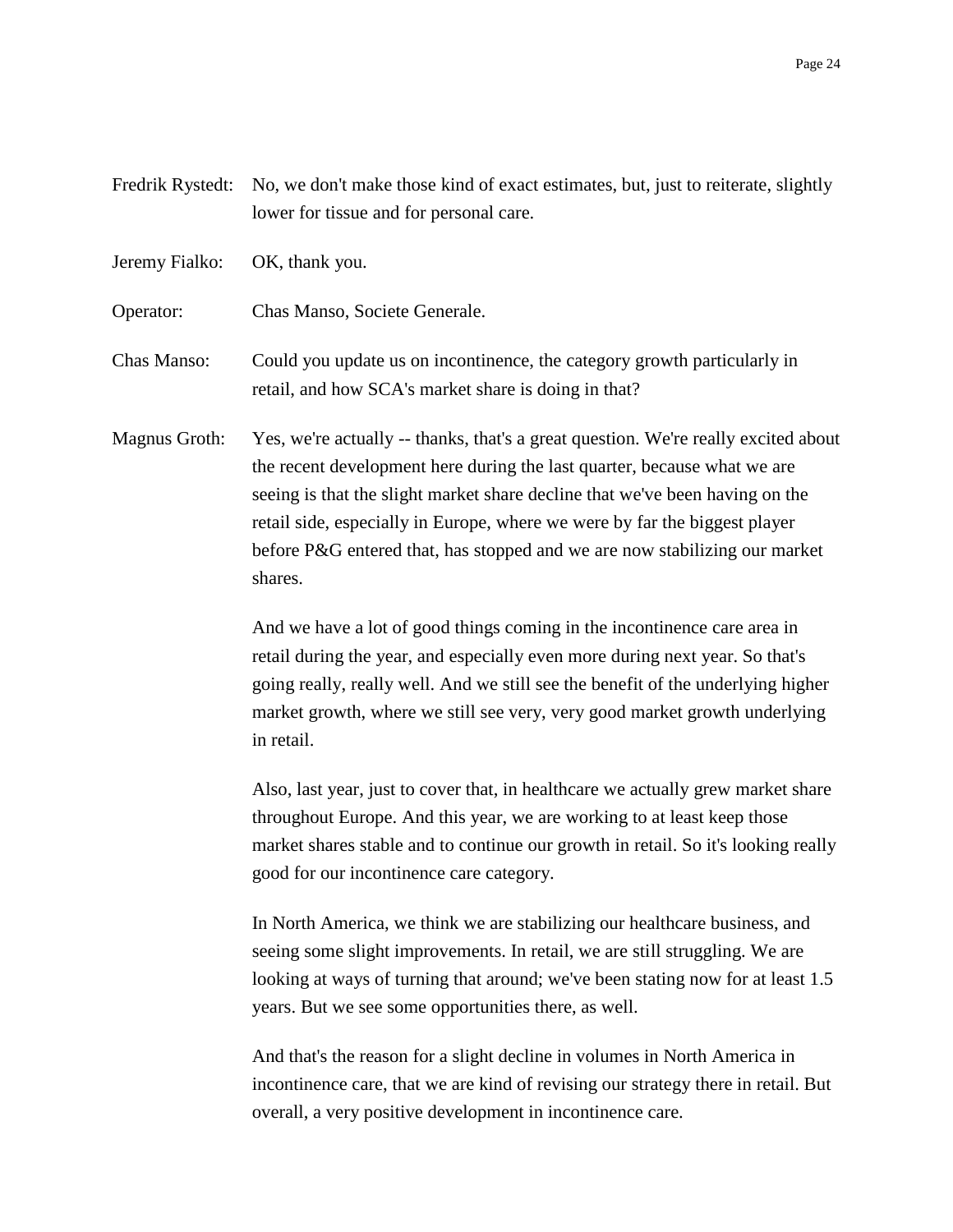- Chas Manso: OK. And in fem care, this quarter was yet another quarter of very strong double-digit organic sales growth for you. Could you perhaps point out where the key growth markets are for you in fem care; and given such consistent strong growth, whether there's been any competitive responses yet?
- Magnus Groth: The key market for us is Latin America, so Mexico, Central America, and South America, where we are typically number one, and in some cases number two. And this accounts for more than half of our feminine care sales, this region, and we are growing in every market there. We are also growing in Europe, in France, in the UK, in Russia; and we are applying the same recipe in all these markets.
- Chas Manso: OK. And sorry, just to going through all the categories really. In diapers, you mention intense competition, that's not new. But similar kind of questions for the one before, where do you see the biggest flash points for you in diapers? And what are you doing about it really?
- Magnus Groth: We're continuing to do well in Europe, growing volumes. So we have established a strong number two position in Europe with a mix of our own brand, Libero, in the Nordics and Russia, and private label, and that's developing very positively also from a margin perspective.

Outside, we have a stronghold in Malaysia. We have a number of markets, of which some we reviewed last year and actually decided to leave as part of our exercise to do fewer and bigger bets. And one of the areas where we are making a big bet is India; and building up an Indian baby business, of course, has a drag on the margins for the baby care business overall. But other than that, we are getting in better and better shape actually.

- Chas Manso: OK. And final one, on tissue, in mature markets the organic sales was flat or stable this quarter. Could you perhaps tell us about the balance between volume and pricing in tissue mature markets?
- Magnus Groth: I guess that's -- or not guess, the opportunity we have this year is to balance between these two, which we didn't have last year. Last year it was all about price. And this year we have the opportunity to balance between price and